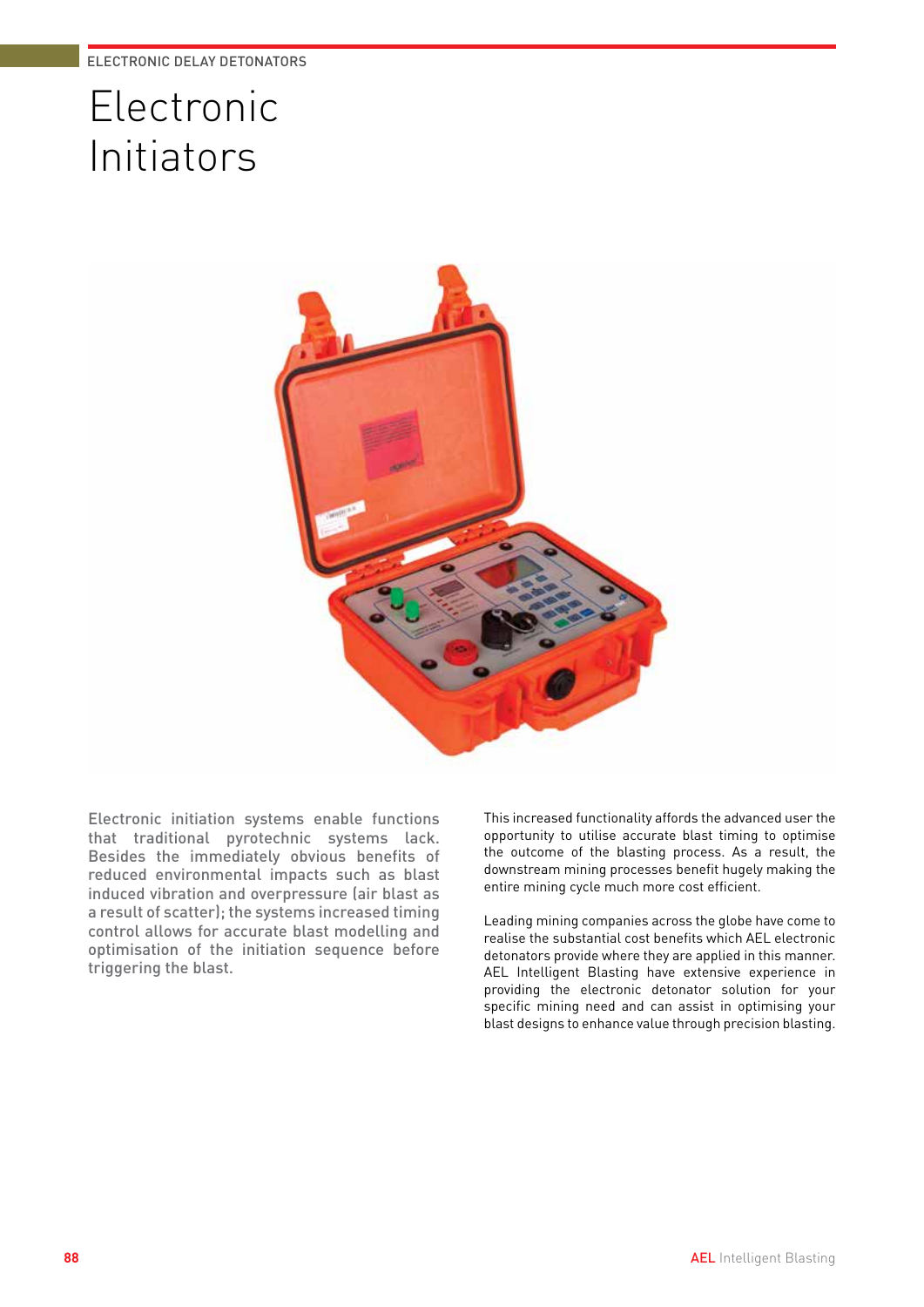

The AEL series of electronic initiating systems is safe and robust. All our electronic detonator systems are designed to eliminate unintended initiation. The systems use safety keys, which now also include Near Field Communication (NFC) contactless smart cards, with encrypted codes which ensure that only authorised personnel can initiate the systems. The detonator and control equipment designs are subjected to stringent, internationally recognised safety tests, before release to the market.



To cope with the mining industry's varied mining environments, AEL's electronic detonator systems are extremely diverse, making them ideal to use in both the simplest and toughest situations. These include tunnelling, shaft sinking, underground stoping and all forms of surface mining environments.

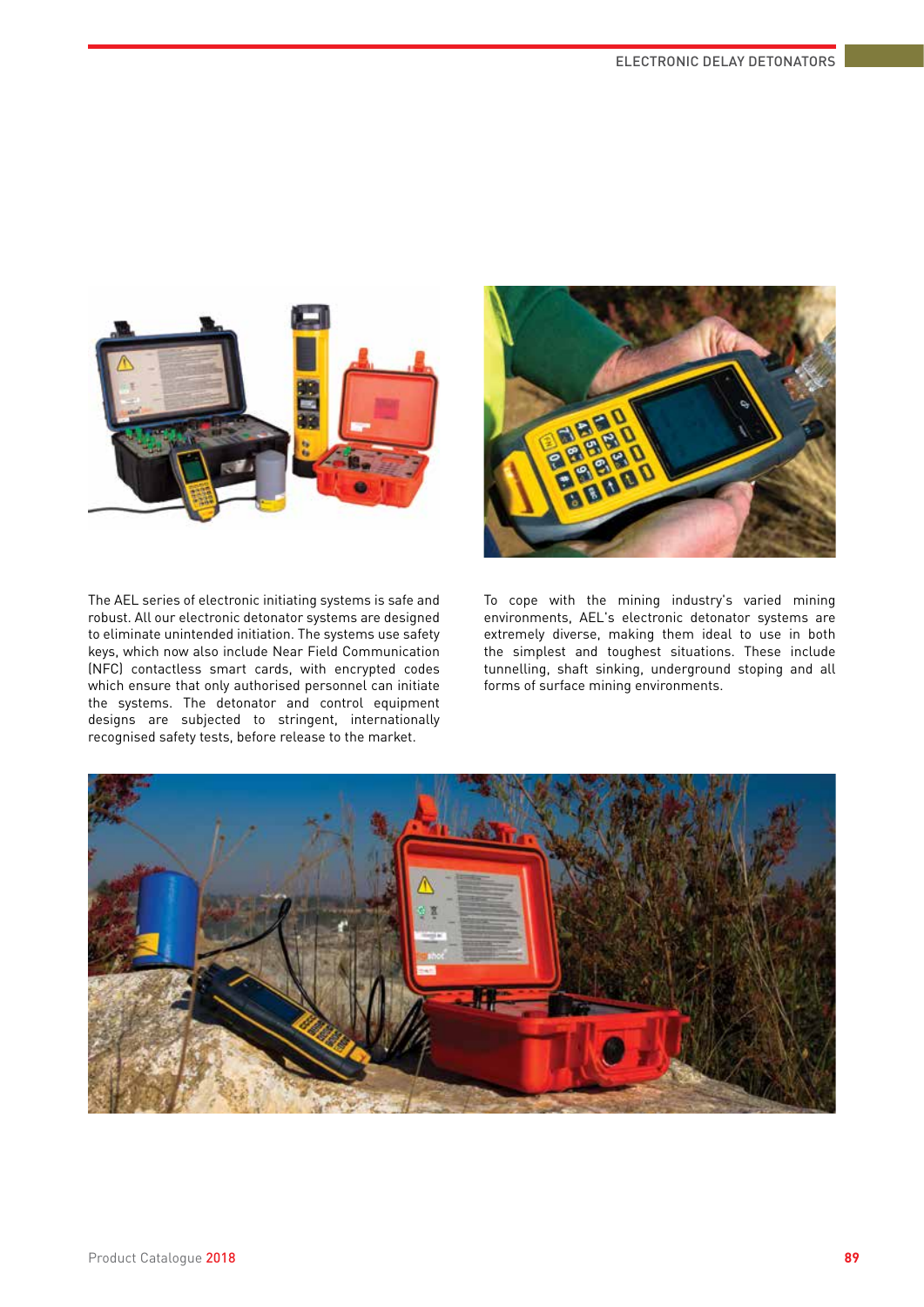## Electronic DIGISHOT®

DigiShot® is an easy-to-use, reliable, electronic initiating system for use primarily in smaller blasting operations that demand accurate timing. Examples include environmentally sensitive operations such as quarrying, tunnelling operations and smaller civil blasts. The DigiShot® electronic initiation system represents an innovative advance in technology which enables users to achieve the accurate timing benefits of electronic initiation systems with robust allweather downlines and surface connectors. As an added benefit, the ability to blast wirelessly has now been included in this system.

## **APPEARANCE**

The detonator shell is copper with 2 wires covered in a robust red polymer with an extremely high breaking strain. Deployment is via the proven heat-shrink coil deployment system.

## **APPI ICATION**

DigiShot® system is used:

- **− Underground:** Massive, tunneling
- **− Surface:** opencast, open pit, quarrying, construction

#### **FEATURES**

- **−** Rugged reliability
- **−** Highly resistant to stray currents
- **−** Designed to be initiated by firing equipment specifically designed for the DigiShot® system
- **−** Remote firing capability
- **−** Multiple blast capability
- **−** Synchronisation capability

#### **BENEFITS**

- **−** High accuracy
- **−** Minimal on-bench components to simplify use
- **−** Automatic or programmable delay timing
- **−** Full functionality testing at safe voltage
- **−** Electronic logs of every interaction on the equipment are kept, which provides a useful tool to the manager to monitor and investigate blast history

#### SAFETY BENEFITS

DigiShot® detonator assemblies cannot be initiated by:

- **−** Radio transmissions
- **−** Radiations
- **−** Stray currents
- **−** Static discharge
- **−** Conventional initiation units (e.g. shot exploders]

#### INITIATION

DigiShot® detonator assemblies can be programmed/ initiated by any of the following dedicated DigiShot® systems:

- **−** CE4 Tagger
- **−** V8 Tagger
- **−** DigiShot® Blaster

## SPECIAL PRECAUTIONS

- **−** Handle with care; damage to clip, wire or detonator could lead to misfires
- **−** Never carry DigiShot® assemblies by holding onto the detonator
- **−** Always keep detonators pointing away from you
- **−** Severe impact on the detonator can result in an explosion
- **−** Never pull the wires off the assemblies
- **−** Never connect the blast until all the charging operations have been completed
- **−** Ensure that the detonator is in intimate contact with the explosive column for reliable initiation

#### **STORAGE**

- **−** The shelf life of the product is 36 months from the date of manufacture
- **−** Store in moderate temperatures and dry conditions in a well-ventilated magazine
- **−** Abide by the legal storage requirements for the region
- **−** Temperatures above 90 °C may result in spontaneous explosion
- **−** Always rotate stock (first in, first out)

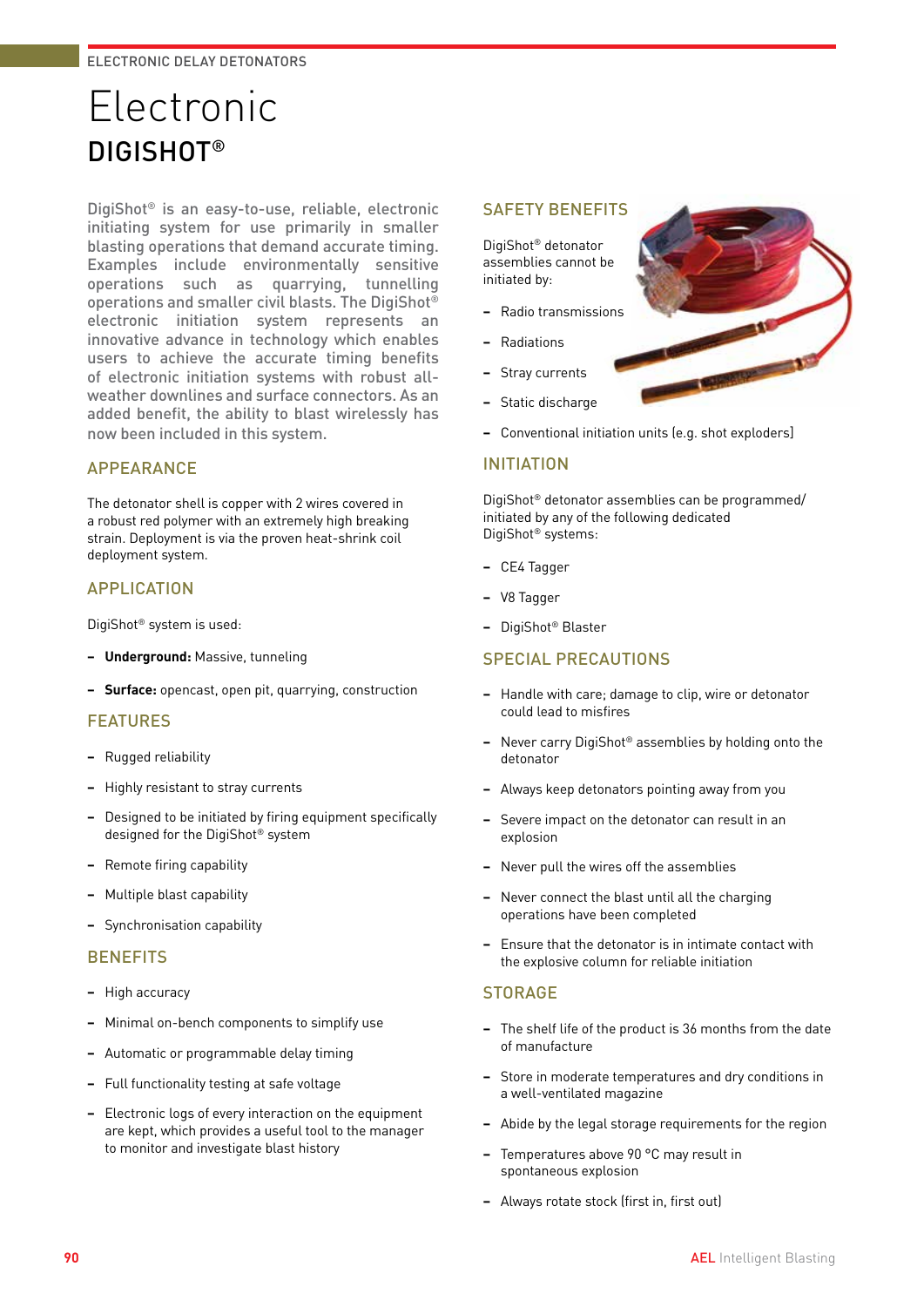| <b>PACKAGING (17 kg GROSS)</b>                                        |                       |          |                       |          |
|-----------------------------------------------------------------------|-----------------------|----------|-----------------------|----------|
| LENGTH (m)                                                            | 1.1 B                 |          | 1.4S                  |          |
|                                                                       | <b>UNITS PER CASE</b> | NEQ (kg) | <b>UNITS PER CASE</b> | NEQ (kg) |
| 1.8                                                                   | 120                   | 0.12     | 42                    | 0.04     |
| $\overline{\mathbf{3}}$                                               | 102                   | 0.10     | 42                    | 0.04     |
| $\overline{6}$                                                        | 66                    | 0.07     | 42                    | 0.04     |
| 10                                                                    | 60                    | 0.06     | 48                    | 0.05     |
| $12$                                                                  |                       |          | 36                    | 0.04     |
| 15                                                                    | 42                    | 0.04     | 36                    | 0.04     |
| 20                                                                    | 30                    | 0.03     | 30                    | 0.03     |
| 24                                                                    | 30                    | 0.03     | 24                    | 0.02     |
| 25                                                                    | 30                    | 0.03     | 24                    | 0.02     |
| 30                                                                    | 24                    | 0.02     | 24                    | 0.02     |
| ${\bf 40}$                                                            | 18                    | 0.02     | 18                    | 0.02     |
| 50                                                                    | 12                    | 0.01     | 12                    | 0.01     |
| 60                                                                    | 12                    | 0.01     | 12                    | 0.01     |
| $\sim$ $\sim$<br>the contract of the contract of the contract of<br>. |                       |          |                       |          |

Other wire lengths available on request

## **PRODUCT INFORMATION**

## **DIGISHOT® DETONATOR**

| <b>Dynamic Shock Resistance</b>                                                       | ≤15954.15 Psi/110 MPa                                                                                                                                                                                                                                                  |                    |  |
|---------------------------------------------------------------------------------------|------------------------------------------------------------------------------------------------------------------------------------------------------------------------------------------------------------------------------------------------------------------------|--------------------|--|
| <b>ESD Resistance</b>                                                                 | >1 Joule Energy @ 30 KV                                                                                                                                                                                                                                                |                    |  |
| <b>RF Immunity</b>                                                                    | Passes CEN TS 13763-27                                                                                                                                                                                                                                                 |                    |  |
| <b>Detonator Shell</b>                                                                | Copper: 1: 93.75 mm-94.25 mm, OD: 7.49 mm-7.54 mm                                                                                                                                                                                                                      |                    |  |
| <b>Applicable Standards</b>                                                           | <b>SANS 1717-1:</b> The South African National Standard for: The design approval of EDD<br>initiation systems for use in mining and civil blasting applications. CEN TS13763-27:<br>European CEN-testing specification for Explosives civil use-Detonators and relays. |                    |  |
| <b>Detonator Strength</b>                                                             | 8                                                                                                                                                                                                                                                                      |                    |  |
| <b>Base Charge</b>                                                                    | <b>PETN</b>                                                                                                                                                                                                                                                            |                    |  |
| <b>Net Explosives Quantity (NEQ)</b>                                                  | 1q/detonator                                                                                                                                                                                                                                                           |                    |  |
| <b>Timing</b>                                                                         | Programmable                                                                                                                                                                                                                                                           |                    |  |
| <b>Wire</b>                                                                           | Rugged, red, over extruded                                                                                                                                                                                                                                             |                    |  |
| <b>Connector</b>                                                                      | Rugged, water resistant                                                                                                                                                                                                                                                |                    |  |
| <b>Elongation</b>                                                                     | Steel wire                                                                                                                                                                                                                                                             | Copper wire        |  |
| (Tested @ 21 °C)                                                                      | $< 3 \%$                                                                                                                                                                                                                                                               | >25%               |  |
| <b>Tensile Strength</b>                                                               | <b>Steel Wire</b>                                                                                                                                                                                                                                                      | <b>Copper Wire</b> |  |
| (Tested $@21°C$ )                                                                     | > 500 N                                                                                                                                                                                                                                                                | $>200$ N           |  |
| <b>Abrasion Strength</b>                                                              | Passes CEN TS 13763-27                                                                                                                                                                                                                                                 |                    |  |
| <b>Detonator Shell Marking</b>                                                        | Dangerous-Blasting Cap-Explosive<br>Danger-Detonateur-Explosif                                                                                                                                                                                                         |                    |  |
| <b>In-Hole Sleep time</b>                                                             | A maximum of 7 days (when tested in 100 % diesel, 500 Kpa pressure and starting<br>temperature of 60 °C/140 °F-end temperature of (25 °C/177 °F)                                                                                                                       |                    |  |
| <b>Accuracy</b>                                                                       | ± 1 ms for blast durations of less than 5 seconds                                                                                                                                                                                                                      |                    |  |
| Detonator Temperature Limits<br>Detonator is suitable for hot<br>emulsion application | $-40$ °C to +80 °C                                                                                                                                                                                                                                                     |                    |  |

#### **Transport (UN Classification)**

Standard Packaging: Class 1.1B, UN no. 0030, DETONATORS, ELECTRIC for blasting Special Packaging: Class 1.4S, UN no. 0456, DETONATORS, ELECTRIC for blasting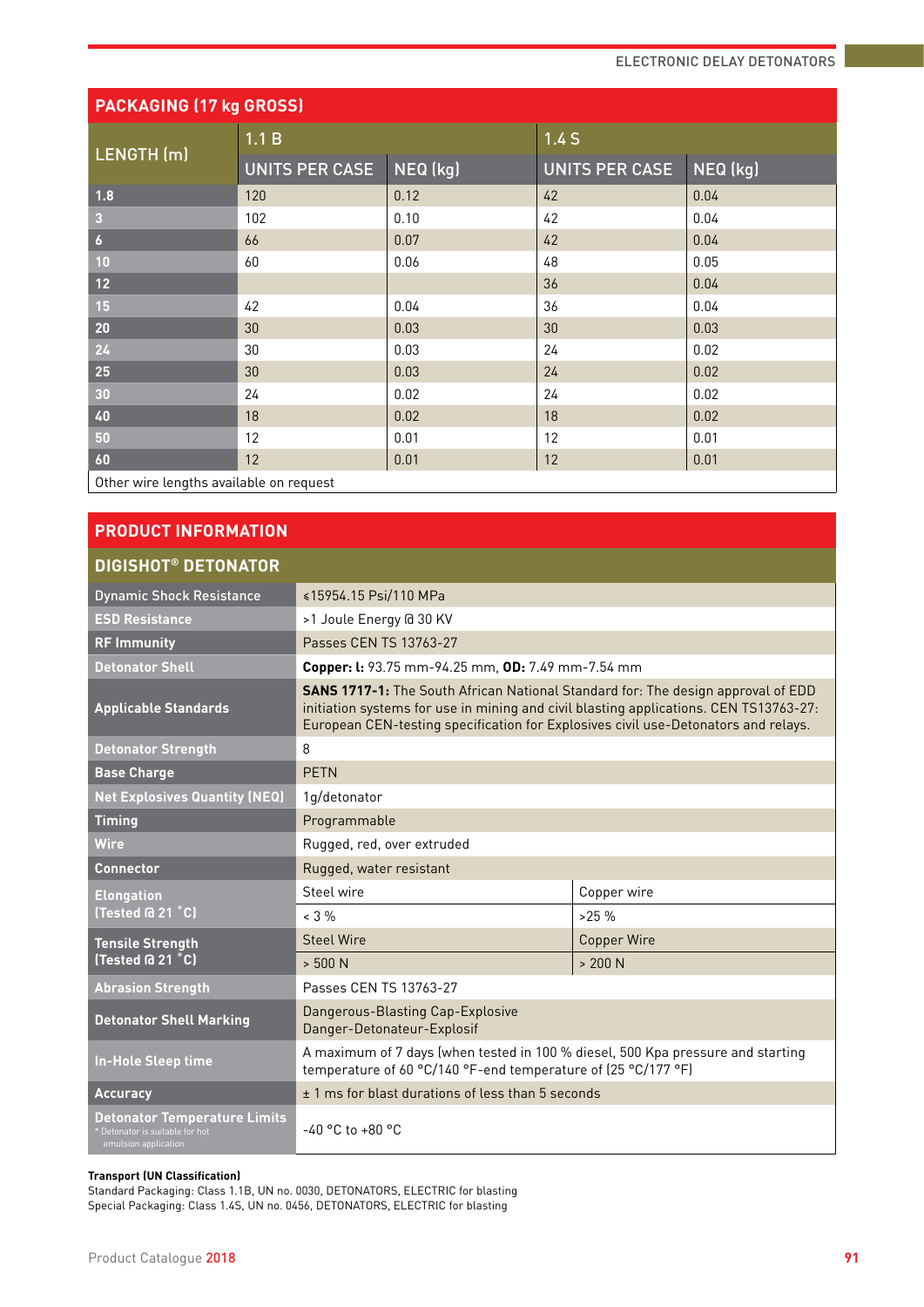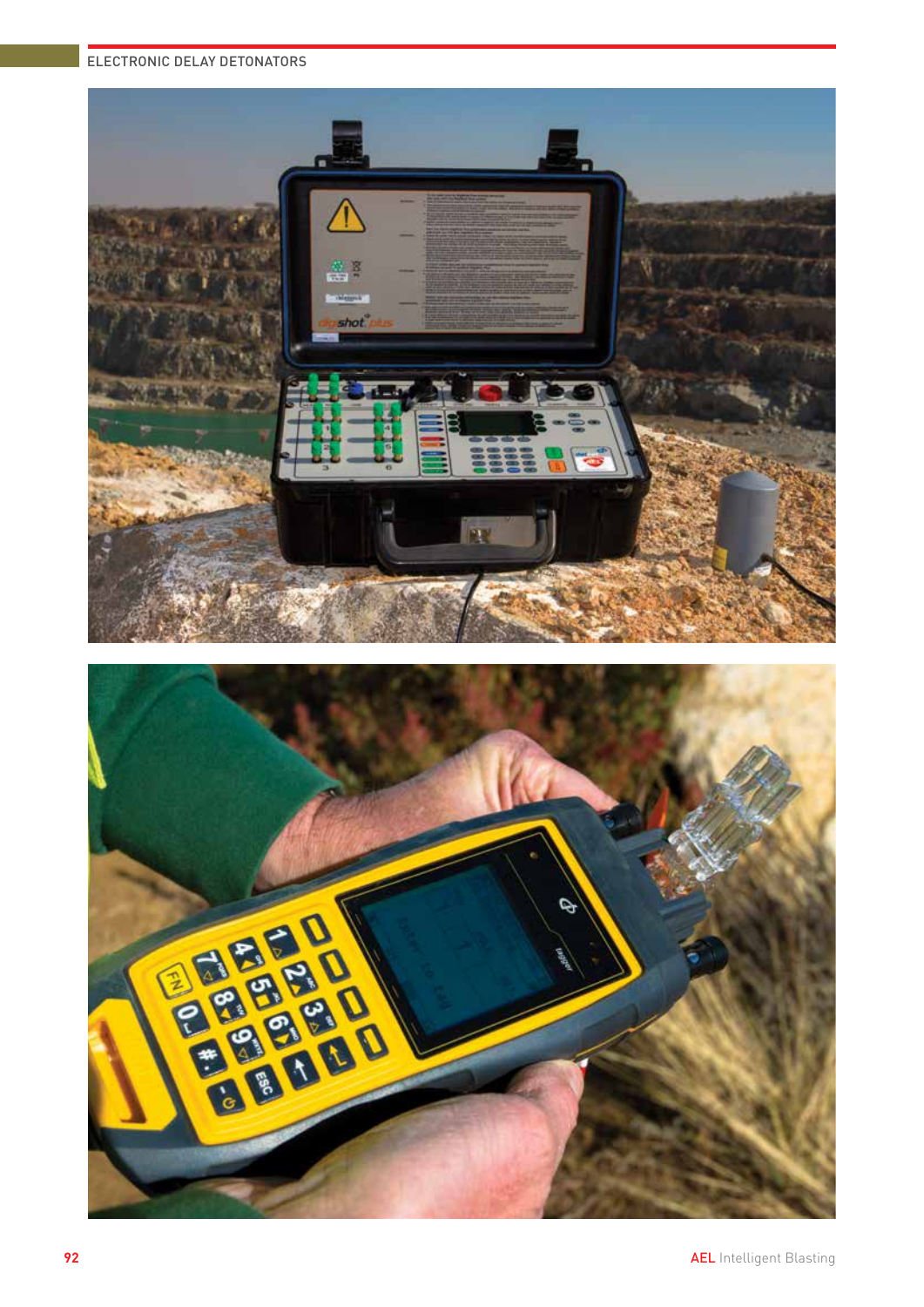## ELECTRONIC DETONATOR Digishot® Plus

DigiShot® Plus is the flagship system in electronic detonators. It is an easy-to-use, reliable, electronic initiating system with remote firing capability and can be extended to fire very large blasts.

The user can link several systems together through an RF link to fire multiple large benches in a synchronised or offset manner. The detonator connector system has been improved over several years of continuous use and offers a truly reliable and robust connection mechanism.

## APPEARANCE

The detonator shell is copper with 2 wires covered in a robust green polymer with an extremely high breaking strain. Deployment is via the proven heat-shrink coil system.

## APPLICATION

DigiShot® Plus system is used:

**− Surface:** for use in quarries, opencast/open pit large scale blasting

#### FEATURES

- **−** Rugged reliability
- **−** Highly resistant to stray currents
- **−** Designed to be initiated by firing equipment specifically designed for the DigiShot® Plus system
- **−** Remote firing capability
- **−** Multiple blast capability
- **−** Bench Box synchronisation capability for expanded blast patterns or multiple bench blasting

#### **BENEFITS**

- **−** High accuracy
- **−** Minimal on-bench components to simplify use
- **−** Automatic or programmable delay timing
- **−** Full functionality testing at safe voltage
- **−** Electronic logs of every interaction on the equipment are kept, which provides a useful tool to the manager to monitor and investigate blast history



## SAFETY BENEFITS

DigiShot® Plus detonator assemblies cannot be initiated by:

- **−** Radio transmissions
- **−** Radiations
- **−** Stray currents
- **−** Static discharge
- **−** Conventional initiation units (e.g. shot exploders)

#### INITIATION

DigiShot® Plus detonator assemblies can be programmed/initiated by any of the following dedicated DigiShot® Plus systems:

- **−** CE4 Tagger
- **−** V8 Tagger
- **−** DigiShot® Blaster

#### SPECIAL PRECAUTIONS

- **−** Handle with care; damage to clip, wire or detonator could lead to misfires
- **−** Never carry DigiShot® Plus assemblies by holding onto the detonator
- **−** Always keep detonators pointing away from you
- **−** Severe impact on the detonator can result in an explosion
- **−** Never pull the wires off the assemblies.
- **−** Never connect the blast until all the charging operations have been completed
- **−** Ensure that the detonator is in intimate contact with the explosive column for reliable initiation

#### **STORAGE**

- **−** The shelf life of the product is 36 months from the date of manufacture
- **−** Store in moderate temperatures and dry conditions in a well-ventilated magazine
- **−** Abide by the legal storage requirements for the region
- **−** Temperatures above 90 °C may result in spontaneous explosion
- **−** Always rotate stock (first in, first out)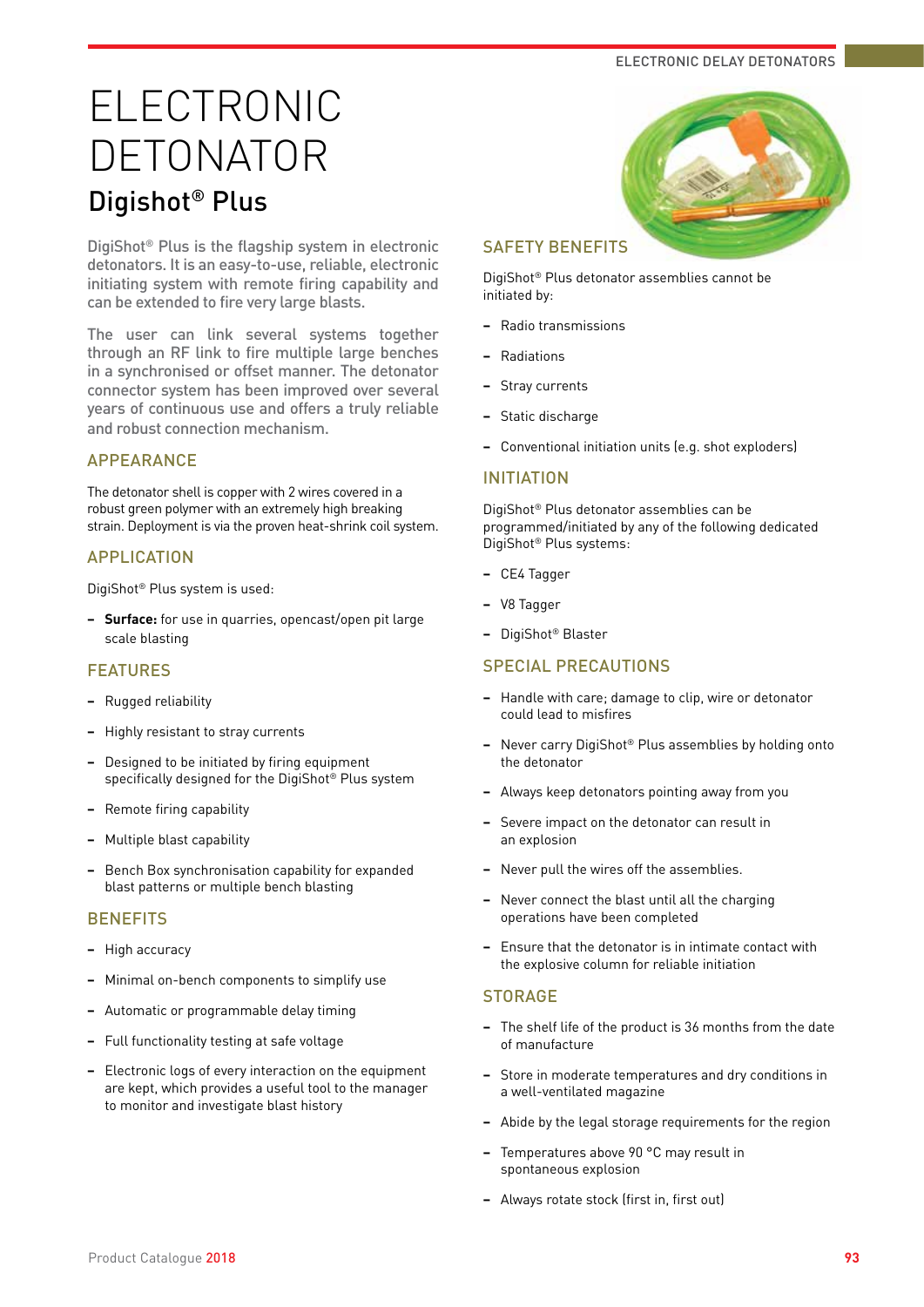| <b>PACKAGING (17 kg GROSS)</b>          |                       |          |                       |          |
|-----------------------------------------|-----------------------|----------|-----------------------|----------|
|                                         | 1.1 B                 |          | 1.4S                  |          |
| LENGTH (m)                              | <b>UNITS PER CASE</b> | NEQ (kg) | <b>UNITS PER CASE</b> | NEQ (kg) |
| 1.8                                     | 120                   | 0.12     | 50                    | 0.05     |
| $\overline{\mathbf{3}}$                 | 102                   | 0.10     |                       |          |
| $\boldsymbol{6}$                        | 66                    | 0.07     | 48                    | 0.05     |
| 10                                      | 60                    | 0.06     | 48                    | 0.05     |
| 15                                      | 42                    | 0.04     | 36                    | 0.04     |
| 20                                      | 30                    | 0.03     | 30                    | 0.03     |
| 25                                      | 30                    | 0.03     | 24                    | 0.02     |
| 30                                      | 24                    | 0.02     | 24                    | 0.02     |
| 35                                      | 18                    | 0.02     | 18                    | 0.02     |
| 40                                      | 18                    | 0.02     | 18                    | 0.02     |
| 45                                      | 12                    | 0.01     | 12                    | 0.01     |
| 50                                      | 12                    | 0.01     | 12                    | 0.01     |
| 60                                      | 12                    | 0.01     | 12                    | 0.01     |
| Other wire lengths available on request |                       |          |                       |          |

**PRODUCT INFORMATION**

## **DIGISHOT® PLUS DETONATOR**

| <b>Dynamic Shock Resistance</b>                                                              | ≤ 15954.15 Psi/110 MPa                                                                                                                                                                                                                                                 |                    |                |
|----------------------------------------------------------------------------------------------|------------------------------------------------------------------------------------------------------------------------------------------------------------------------------------------------------------------------------------------------------------------------|--------------------|----------------|
| <b>ESD Resistance</b>                                                                        | >1 Joule Energy @ 30 KV                                                                                                                                                                                                                                                |                    |                |
| <b>RF Immunity</b>                                                                           | Passes CEN TS 13763-27                                                                                                                                                                                                                                                 |                    |                |
| <b>Detonator Shell</b>                                                                       | <b>Copper: l:</b> 93.75 mm-94.25 mm, <b>0D:</b> 7.49 mm-7.54 mm                                                                                                                                                                                                        |                    |                |
| <b>Applicable Standards</b>                                                                  | <b>SANS 1717-1:</b> The South African National Standard for: The design approval of EDD<br>initiation systems for use in mining and civil blasting applications. CEN TS13763-27:<br>European CEN-testing specification for Explosives civil use-Detonators and relays. |                    |                |
| <b>Detonator strength</b>                                                                    | 8                                                                                                                                                                                                                                                                      |                    |                |
| <b>Base Charge</b>                                                                           | <b>PETN</b>                                                                                                                                                                                                                                                            |                    |                |
| <b>Net Explosives Quantity (NEQ)</b>                                                         | 1q/detonator                                                                                                                                                                                                                                                           |                    |                |
| <b>Timing</b>                                                                                | Programmable                                                                                                                                                                                                                                                           |                    |                |
| <b>Wire</b>                                                                                  | Rugged, red, over extruded                                                                                                                                                                                                                                             |                    |                |
| <b>Connector</b>                                                                             | Rugged, water resistant                                                                                                                                                                                                                                                |                    |                |
| <b>Elongation</b>                                                                            | Steel wire                                                                                                                                                                                                                                                             | Copper wire        | <b>Bimetal</b> |
| (Tested @ 21 °C)                                                                             | < 3 %                                                                                                                                                                                                                                                                  | $>25\%$            | >20%           |
| <b>Tensile Strength</b>                                                                      | <b>Steel Wire</b>                                                                                                                                                                                                                                                      | <b>Copper Wire</b> | <b>Bimetal</b> |
| (Tested @ 21 °C)                                                                             | > 500 N                                                                                                                                                                                                                                                                | >200N              | >400 N         |
| <b>Abrasion Strength</b>                                                                     | Passes CEN TS 13763-27                                                                                                                                                                                                                                                 |                    |                |
| <b>Detonator Shell Marking</b>                                                               | Dangerous-Blasting Cap-Explosive<br>Danger-Detonateur-Explosif                                                                                                                                                                                                         |                    |                |
| <b>In-Hole Sleep time</b>                                                                    | A maximum of 7 days (when tested in 100 % diesel, 500 Kpa pressure and starting<br>temperature of 60 °C/140 °F-end temperature of (25 °C/177 °F)                                                                                                                       |                    |                |
| <b>Accuracy</b>                                                                              | ± 1 ms for blast durations of less than 5 seconds                                                                                                                                                                                                                      |                    |                |
| <b>Detonator Temperature Limits</b><br>Detonator is suitable for hot emulsion<br>application | $-40$ °C to $+80$ °C                                                                                                                                                                                                                                                   |                    |                |

#### **Transport (UN Classification)**

Standard Packaging: Class 1.1B, UN no. 0030, DETONATORS, ELECTRIC for blasting Special Packaging: Class 1.4S, UN no. 0456, DETONATORS, ELECTRIC for blasting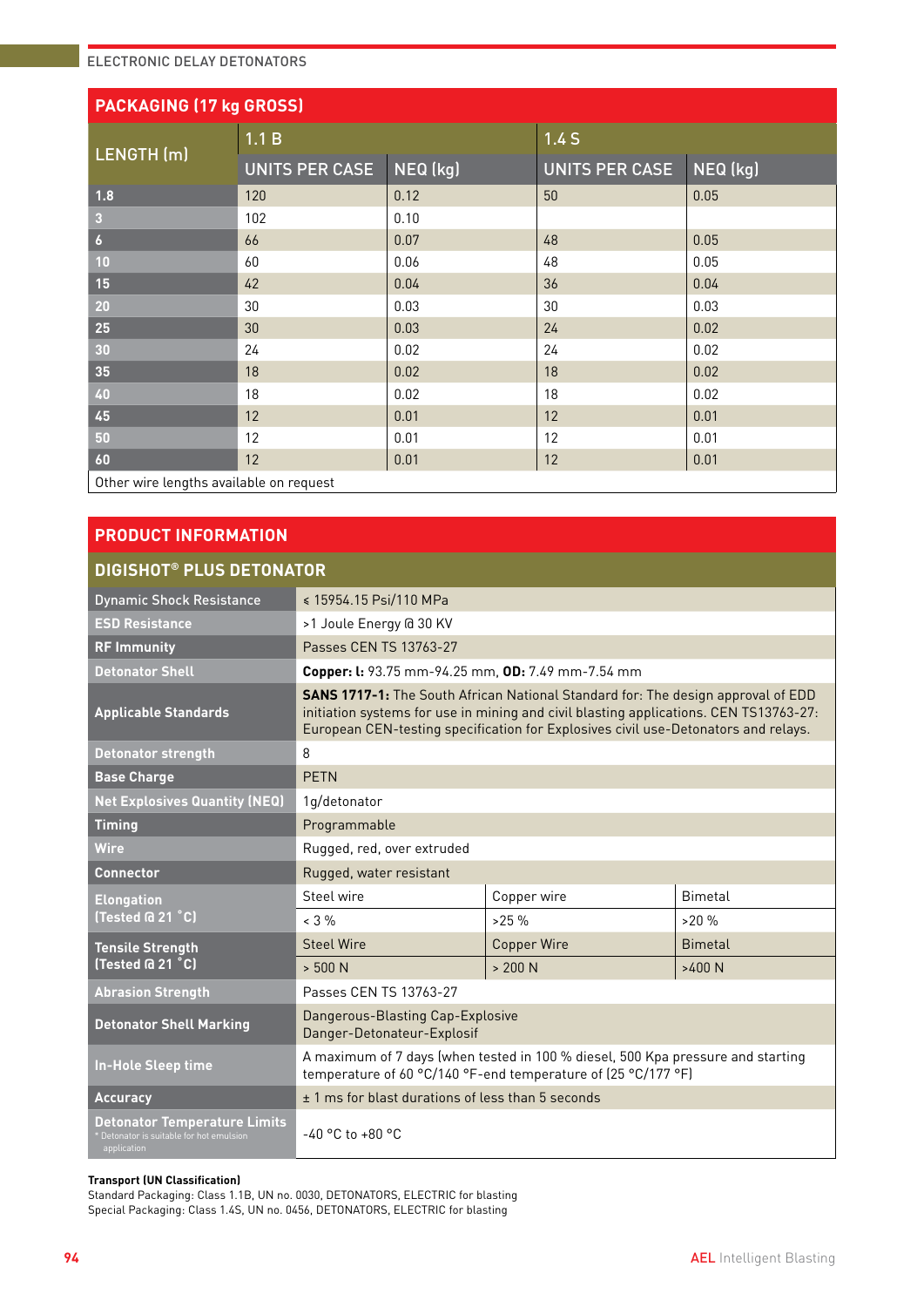## Electronic-Equipment INTELLISHOT™ SYSTEM

The IntelliShot™ system is taking the future of mining to the next level. It is a superior advanced blasting system and is easy to use, ensuring the best blast, on time, every time.

It provides the user with several unique features and is housed in a robust casing that stands up well to the harsh user environment.

The Commander™ unit can be programmed in Bench, Base or Repeater mode.

## APPEARANCE

The IntelliShot™ Blast Commander™ is housed in a rugged yellow and black casing rubberised in certain areas to help absorb impact during handling. It contains a high detail LCD display screen and a tactile touch pad. The unit weighs about 2.0 kg.

#### APPLICATION

IntelliShot™ system is used: **Underground:** Massive, tunneling **Surface:** opencast, open pit, quarrying, construction

#### **FEATURES**

This is a multi-purpose device that is used as a Bench Commander™, repeater or Base Commander™, and it controls the entire blast.

- **−** Limits user interface through: automatic detonator detection, testing and fast programming
- **−** Wirelessly controlled by the CE4 Tagger or optional ruggedized
- **−** Up to 10 Commanders can be deployed for a single blast using long distance RF communication from a blasting point
- **−** It has four channels that can connect to 400 detonators, giving a total capacity of 1600 detonators per Commander™
- **−** By verifying that there is sufficient voltage at the last detonator of a detonator string, it can blast through higher levels of leakage
- **−** Boasts a unique and robust design, with a built-in long-range antenna, that can handle the harshest mining conditions



## **BENEFITS**

- **−** Unique features prevent blast delays and speeds up blast deployment to ensure successful blasts
- **−** Unique electronic ID assists with control and tracking of units
- **−** Next generation of control equipment with enhanced features

#### SAFETY BENEFITS

IntelliShot™ system is:

- **−** Autonomous detection and testing of detonators
- **−** Wirelessly controlled through the multi-purpose CE4 Tagger
- **−** Detonator energy monitoring right up to the point of blasting
- **−** Pin protected
- **−** The blast is initiated with contactless NFC (Near Field Communication) Blast Cards
- **−** On bench fault detection simplified with the GPS location of the detonator hole position in the Tagger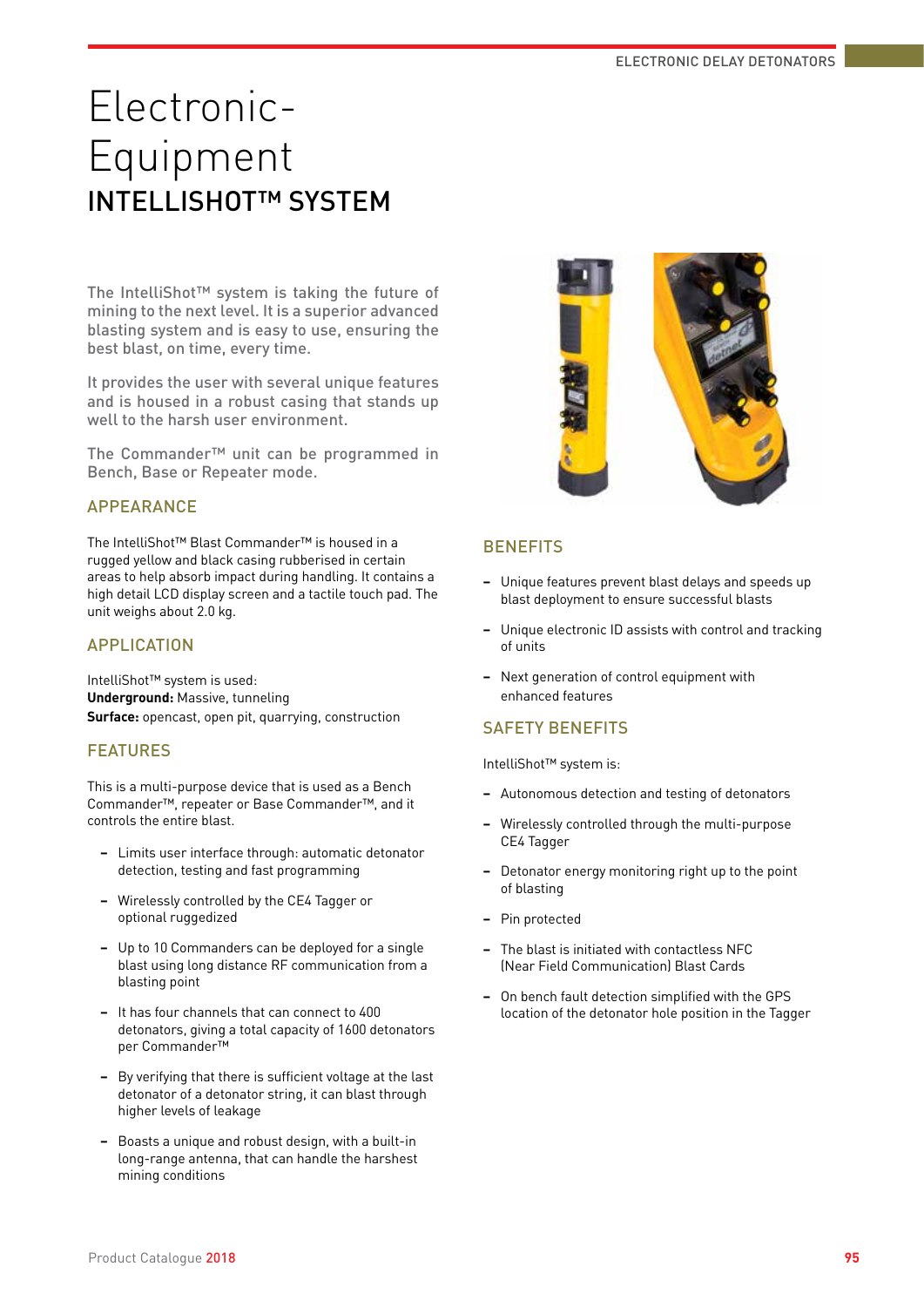## SPECIAL INSTRUCTIONS

- **−** IntelliShot™ system should only be used by users who have completed both product specific training successfully and who comply with the applicable local regulatory requirements
- **−** IntelliShot™ control equipment and detonators are **ONLY** suitable for use within other IntelliShot™ components as a system-no other equipment should be connected to IntelliShot™ detonators and no IntelliShot™ equipment should be connected to a non-IntelliShot™ detonator of any type
- **PRODUCT INFORMATION**

**Operating Time from a Fully** 

**Water/Dust Resistance IP 57** 

**Charged Battery**

#### **INTELLISHOT™**

**Applicable Standards SANS 1717-1:** The South African National Standard for: The design of detonator initiation systems for use in mining and civil blasting applications **Part 1:** Electronic initiation systems **CEN/TS13763-27:** European CEN-technical specification for Explosives for civil uses-Detonators and relays-Part 27: Definitions, methods and requirements for electronic initiation systems **Temperature Limits (Operational) (Tagger LCD when exposed for 1 hr)** -10 °C to +50 °C **Battery-Internal, not field replaceable** 3.7 V Lithium Polymer **Weight** Approximately 2.0 kg **Display (Active LCD area with backlight)** 200 pixels x 96 pixels/45,80mm x 21,98mm **Keypad** Tactile touch pad with numeric soft-keys **External Connections** 4 sets of terminals to connect to 2 wire detonator harnesses

| <b>WIRELESS LINK SPECIFICATIONS</b>        |                                             |  |
|--------------------------------------------|---------------------------------------------|--|
| <b>Remote Frequency Bands South Africa</b> | 902-928 MHz                                 |  |
| <b>RF Range</b>                            | Up to 3 km line of sight                    |  |
| <b>Repeater Options</b>                    | Commander can be reprogrammed as a repeater |  |
| <b>RF Technology</b>                       | Frequency Hopping Spread Spectrum (FHSS)    |  |
| <b>Transmitter Output Power</b>            | Variable up to 1 000 mW (30 dBm)            |  |
| <b>Antenna Gain</b>                        | 2 dBi                                       |  |
| <b>Regulatory</b>                          | FCC-15.247                                  |  |

backlight setting and operating temperature

Approximately 8 hrs at 25 °C. Operating time is influenced by detonator load,

**−** IntelliShot™ control equipment batteries should be kept in a charged state. If the equipment is to be stored for extended periods, the batteries may need to be

**−** All equipment in the field must be returned to AEL or its repair centres for service in the following intervals:

**Handheld equipment (Taggers, etc.):** 18 months **Other equipment (excl. accessories):** 24 months

removed or replaced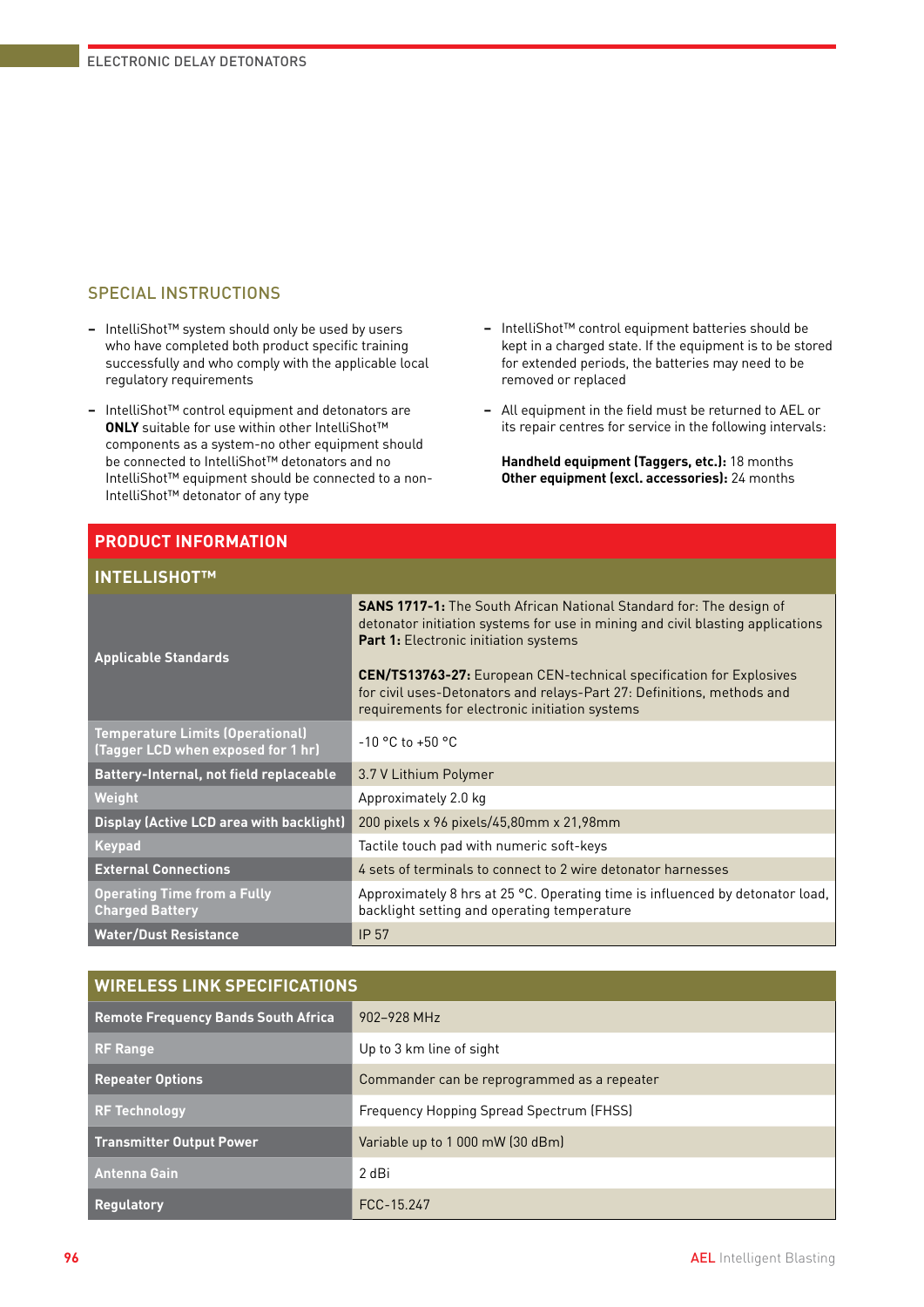| <b>SYSTEM LIMITS</b>                                                             |                                                                    |  |
|----------------------------------------------------------------------------------|--------------------------------------------------------------------|--|
| <b>Maximum Total Delay Time</b>                                                  | 20 000 ms                                                          |  |
| <b>Maximum Number of Detonators</b>                                              | 1600 Single Commander mode<br>16000 Multiple Commander linked mode |  |
| Maximum Surface Harness                                                          | Should not exceed 2500 m                                           |  |
| <b>Maximum Number of synchronized</b><br><b>IntelliShot™ Commanders, RF mode</b> | 11 total-1 Base 10 Bench                                           |  |
| Maximum Wi-Fi distance from tagger to<br><b>the Commander<sup>™</sup></b>        | 10 <sub>m</sub>                                                    |  |

#### OPTIONAL ACCESSORIES-NOT SUPPLIED (ORDER SEPARATELY)

- **− Tablet-**Ruggedized tablet with dedicated IntelliShot™ software
- **− Case**-Nanuk™ 940 case with foam inner
- **Base Plate-**Magnetically coupled to assist in standing upright on uneven surfaces
- **− Harness Wire**-0.63 mm twisted pair copper wire with PVC or Polyethylene insulation available in 200 m and 500 m spools
- **− Blast Cards (additional or replacement)-**For safety purposes the system is activated through a preprogrammed personal identification of the blaster and a unique password (PIN).

The system deploys two types of NFC blast cards that are identified by a Yellow or Red colour. Scan the Yellow blast card on the Bench Commander™ after completion of connecting and testing of the blast installation (and the bench has been cleared of all personnel) to place the Bench Commander™ in a waiting blast command state. Scan the Red blast card at the Base Commander™ during an RF multi-bench Commander™ blast, or at the Bench Commander™ during a local blast to perform the arm and fire commands)

## OPTIONAL SOFTWARE AVAILABLE

- **− ViewShot®** blast timing software allows blasting plans to be designed and simulated on a computer that can be directly downloaded into the control equipment
- **− LogShotTM** is a desktop Windows PC application that is mainly used to download and display logs from control equipment following a blast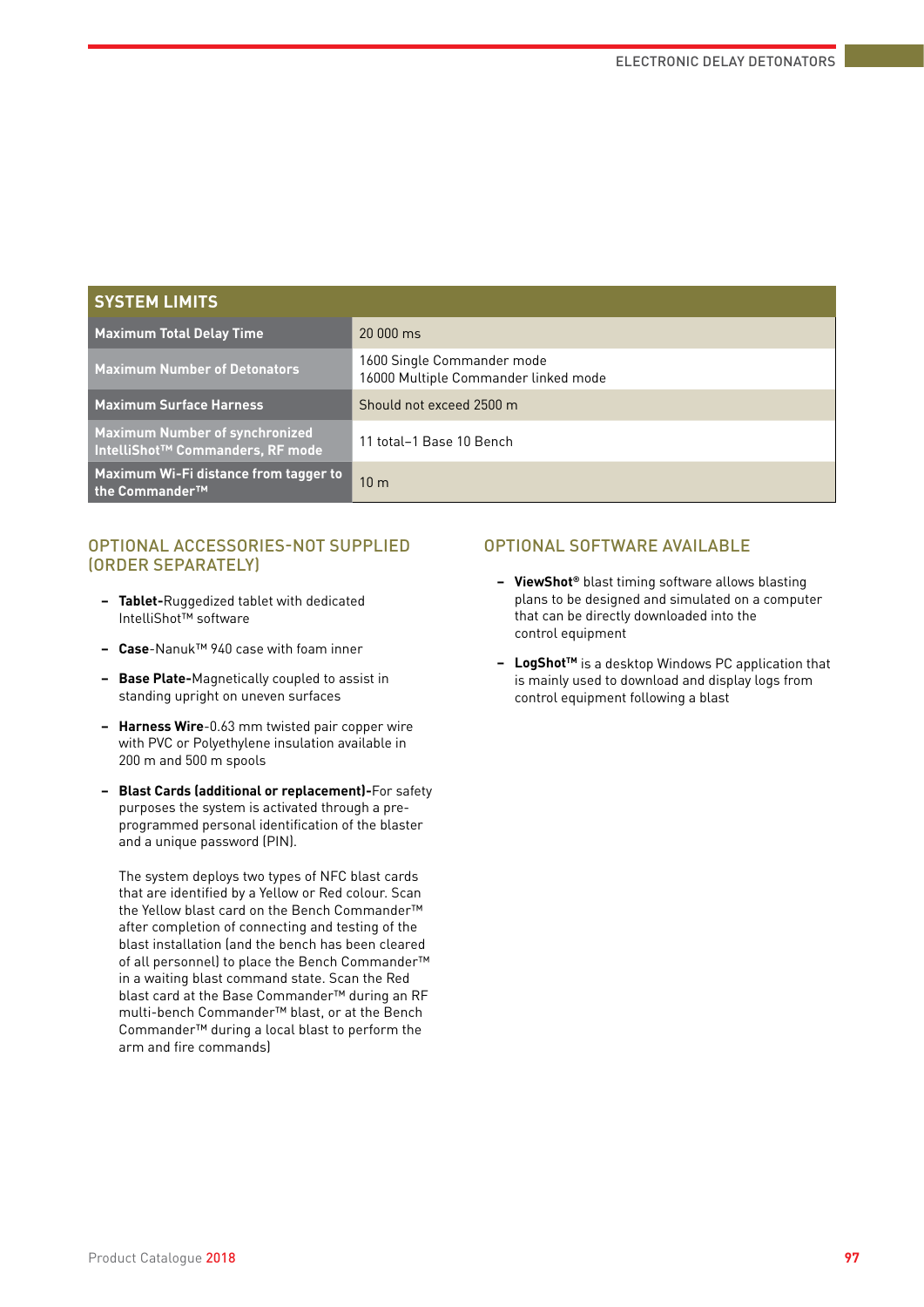## Electronic-Detonator INTELLISHOT™

IntelliShot™ is an easy-to-use, reliable, electronic initiating system for use primarily in smaller blasting operations that demand accurate timing. Examples include environmentally sensitive operations such as quarrying, tunnelling operations and smaller civil blasts. The IntelliShot™ electronic initiation system represents an innovative advance in technology which enables users to achieve the accurate timing benefits of electronic initiation systems with robust all-weather downlines and surface connectors. As an added benefit, the ability to blast wirelessly has now been included in this system.

## APPEARANCE

The detonator shell is copper with 2 wires covered in a robust black polymer with an orange stripe. Deployment is via the proven heat-shrink coil deployment system.

## APPLICATION

IntelliShot™ system is used: **Underground:** Massive, tunneling **Surface:** opencast, open pit, quarrying, construction

## FEATURES

- **−** Rugged reliability
- **−** Highly resistant to stray currents
- **−** Designed to be initiated by firing equipment specifically designed for the IntelliShot™ system
- **−** Remote firing capability
- **−** Multiple blast capability
- **−** Commander™ synchronisation capability for expanded blast patterns or multiple bench blasting

#### **BENEFITS**

- **−** High accuracy
- **−** Minimal on-bench components to simplify use
- **−** Automatic or programmable delay timing
- **−** Full functionality testing at safe voltage
- **−** Electronic logs of every interaction on the equipment are kept, which provides a useful tool to the manager to monitor and investigate blast history



## SAFETY BENEFITS

IntelliShot™ detonator assemblies cannot be initiated by:

- **−** Radio transmissions
- **−** Radiations
- **−** Stray currents
- **−** Static discharge
- **−** Conventional initiation units (e.g. shot exploders)

#### INITIATION

IntelliShot™ detonator assemblies can be programmed/initiated by any of the following dedicated IntelliShot™ systems:

- **−** CE4 Tagger
- − IntelliShot™ Commanders

#### SPECIAL PRECAUTIONS

- − Handle with care; damage to connector clip, wire or detonator could lead to misfires
- Never carry IntelliShot™ assemblies by holding onto the detonator
- − Always keep detonators pointing away from you
- Severe impact on the detonator can result in an explosion
- − Never pull the wires off the assemblies
- Never connect the blast until all the charging operations have been completed
- − Ensure that the detonator is in intimate contact with the explosive column for reliable initiation

#### **STORAGE**

- The shelf life of the product is 36 months from the date of manufacture
- **−** Store in moderate temperatures and dry conditions in a well-ventilated magazine
- **−** Abide by the legal storage requirements for the region
- **−** Temperatures above 90 °C may result in spontaneous explosion
- **−** Always rotate stock (first in, first out)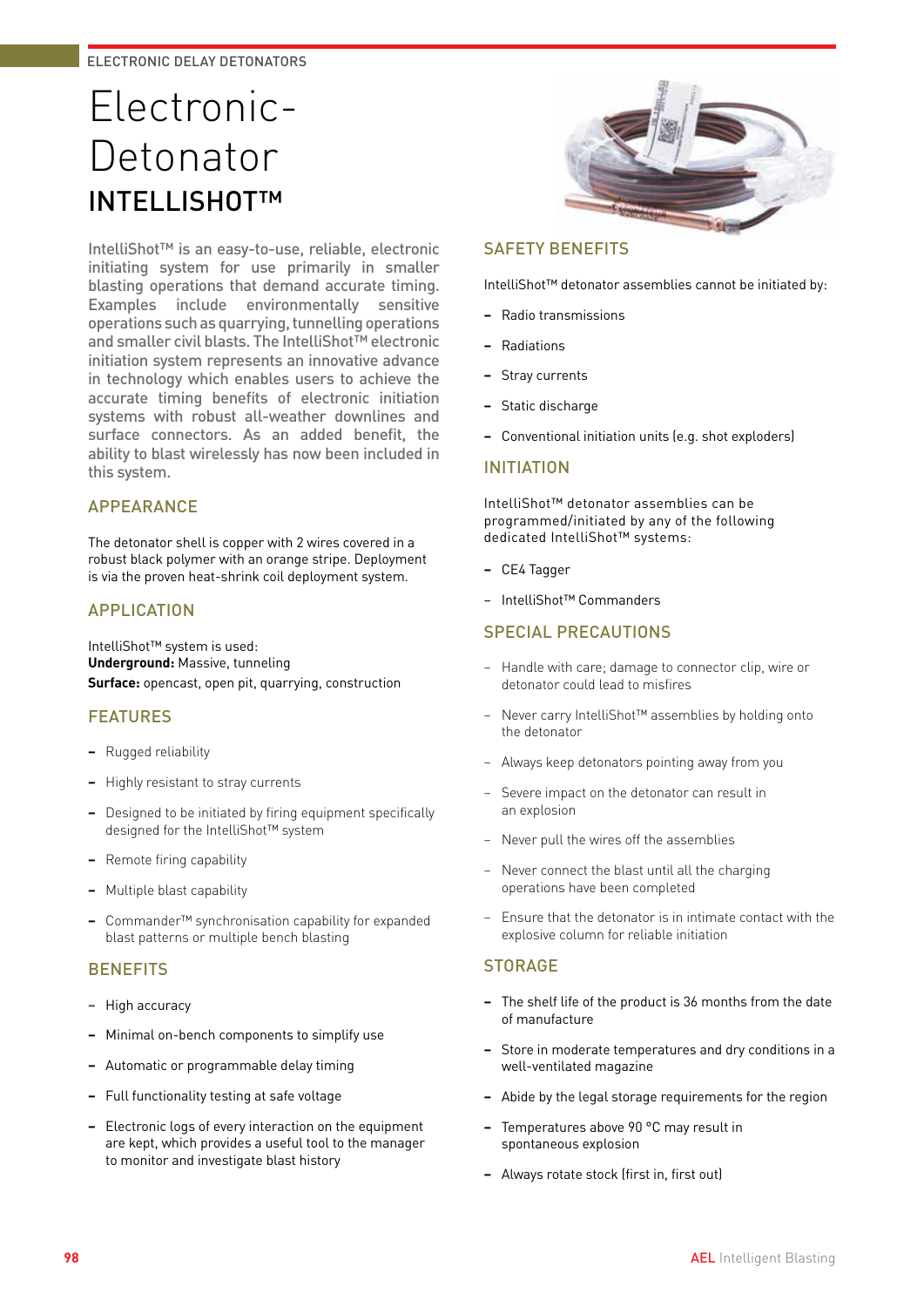| <b>PACKAGING (17 kg GROSS)</b>          |                |          |                |          |
|-----------------------------------------|----------------|----------|----------------|----------|
| Length (m)                              | 1.1 B          |          | 1.4S           |          |
|                                         | Units per case | NEQ (kg) | Units per case | NEQ (kg) |
| 1.8                                     | 120            | 0.12     | 50             | 0.05     |
| $\overline{\mathbf{3}}$                 | 102            | 0.10     |                |          |
| $\boldsymbol{6}$                        | 66             | 0.07     | 48             | 0.05     |
| 10                                      | 60             | 0.06     | 48             | 0.05     |
| 15                                      | $42$           | 0.04     | 36             | 0.04     |
| 20                                      | 30             | 0.03     | 30             | 0.04     |
| $25\phantom{.0}$                        | 30             | 0.03     | 24             | 0.02     |
| 30                                      | 24             | 0.02     | 24             | 0.02     |
| 35                                      | 18             | 0.02     | 24             | 0.02     |
| 40                                      | 18             | 0.02     | 18             | 0.02     |
| 45                                      | 12             | 0.01     | 12             | 0.01     |
| 50                                      | 12             | 0.01     | 12             | 0.01     |
| 60                                      | 12             | 0.01     | 12             | 0.01     |
| Other wire lengths available on request |                |          |                |          |

## **PRODUCT INFORMATION**

| <b>INTELLISHOT™ DETONATOR</b>                                                         |                                                                                                                                                                                                                                                                |
|---------------------------------------------------------------------------------------|----------------------------------------------------------------------------------------------------------------------------------------------------------------------------------------------------------------------------------------------------------------|
| <b>Dynamic Shock Resistance</b>                                                       | ≤ 15954.15 Psi/110 MPa                                                                                                                                                                                                                                         |
| <b>ESD Resistance</b>                                                                 | >1 Joule Energy @ 30 KV                                                                                                                                                                                                                                        |
| <b>RF Immunity</b>                                                                    | Passes CFN TS 13763-27                                                                                                                                                                                                                                         |
| <b>Detonator Shell</b>                                                                | Copper: L: 93.75 mm-94.25 mm, OD: 7.49 mm-7.54 mm                                                                                                                                                                                                              |
| <b>Applicable Standards</b>                                                           | SANS 1717-1: The South African National Standard for: The design approval of EDD<br>initiation systems for use in mining and civil blasting applications. CEN TS13763-27:<br>European CEN-testing specification for Explosives civil use-Detonators and relays |
| <b>Detonator Strength</b>                                                             | 8                                                                                                                                                                                                                                                              |
| <b>Base Charge</b>                                                                    | <b>PETN</b>                                                                                                                                                                                                                                                    |
| <b>Net Explosives Quantity (NEQ)</b>                                                  | 1g/detonator                                                                                                                                                                                                                                                   |
| <b>Timing</b>                                                                         | Programmable 0-20 000 ms                                                                                                                                                                                                                                       |
| <b>Wire</b>                                                                           | Rugged, black with orange stripe, over extruded                                                                                                                                                                                                                |
| <b>Connector</b>                                                                      | Rugged, water resistant                                                                                                                                                                                                                                        |
| Elongation (Tested @ 21 °C)                                                           | Minimum of 20 % $\alpha$ 21 °C                                                                                                                                                                                                                                 |
| <b>Tensile Strength</b><br>(Tested @ 21 °C)                                           | Not less than 400 N                                                                                                                                                                                                                                            |
| <b>Abrasion Strength</b>                                                              | Passes CEN TS 13763-27                                                                                                                                                                                                                                         |
| <b>Detonator Shell Marking</b>                                                        | Dangerous-Blasting Cap-Explosive<br>Danger-Detonateur-Explosif                                                                                                                                                                                                 |
| <b>In-Hole Sleep time</b>                                                             | 21 days (when tested in 100 % diesel, 1000 Kpa pressure at a temperature of<br>25 °C (177 °F)                                                                                                                                                                  |
| <b>Accuracy</b>                                                                       | ± 1ms for blast durations of less than 5 seconds                                                                                                                                                                                                               |
| Detonator Temperature Limits<br>Detonator is suitable for hot<br>emulsion application | $-40$ °C to +80 °C                                                                                                                                                                                                                                             |

#### **Transport (UN Classification)**

Standard Packaging: Class 1.1B, UN no. 0030, DETONATORS, ELECTRIC for blasting Special Packaging: Class 1.4S, UN no. 0456, DETONATORS, ELECTRIC for blasting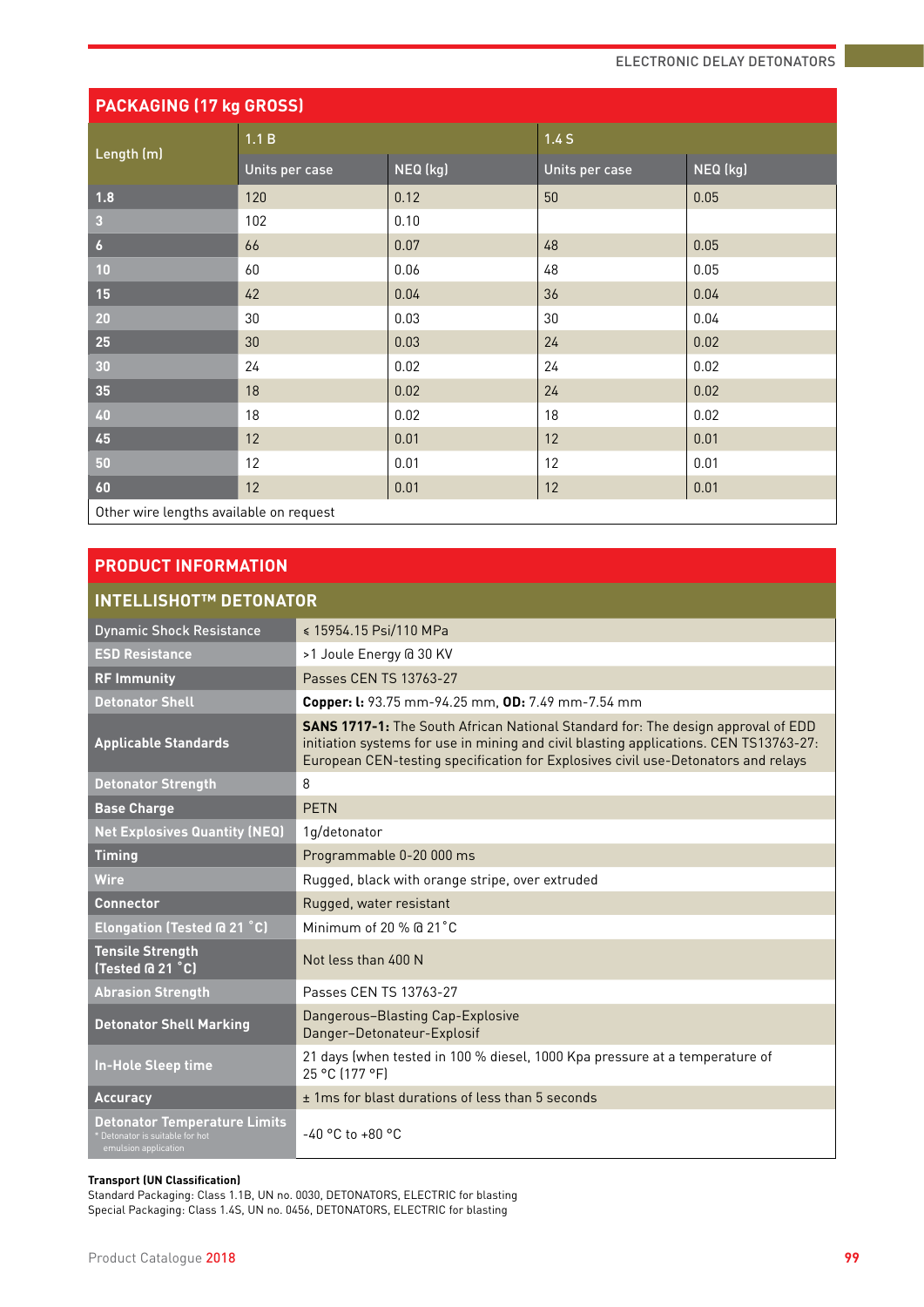## NetShock™ ELECTRONIC INITIATORS



NetShock™ is a purpose designed device that links the cost benefits of traditional shock tube systems with those of electronic centralised blasting systems without the need to switch to electronic detonators.

## **APPEARANCE**

An aluminium tube which contains an electronic detonator assembly with an integrally moulded clip allowing easy connection to shock tubes.

## APPLICATION

NetShock™ system is used:

**− Underground:** Narrow Reef Massive, Tunnelling, Stoping

## **BENEFITS**

- **−** Conveys real time in-stope intelligence and reports to the central management workstation
- **−** Safety benefits of NetShockTM initiators include protection to over voltages, electrostatic discharge and unauthorised use as the detonator requires a specific coded signal to fire
- **−** The design of the system allows full testability down to detonator level. As a result misfires can be totally eliminated before blasting time. Maximizes the opportunity for blasting all panels

## SAFETY BENEFITS

NetShock™ detonator assemblies cannot be initiated by:

- **−** Radio transmissions
- **−** Radiations
- **−** Stray currents
- **−** Static discharge
- **−** Conventional initiation units (e.g. shot exploders)

#### FEATURES

- **−** Provides the mines with computer-driven Remote firing capability centralised blasting functionality for conventional shock tube systems
- **−** Designed to be used with the AEL centralised blasting system

## INITIATION

NetShock™ detonator assemblies can be programmed/ initiated by any of the following dedicated NetShock™ systems:

**−** AEL centralised blasting system

## SPECIAL PRECAUTIONS

- **−** Handle with care; damage to connector clip, wire or detonator could lead to misfires
- **−** Never carry NetShockTM assemblies by holding onto the detonator
- **−** Always keep detonators pointing away from you
- **−** Severe impact on the detonator can result in an explosion
- **−** Never pull the wires off the assemblies.
- **−** Never connect the blast until all the charging operations have been completed
- **−** Ensure that the detonator is in intimate contact with the explosive column for reliable initiation

#### **STORAGE**

- **−** The shelf life of the product is 36 months from the date of manufacture
- **−** Store in moderate temperatures and dry conditions in a well-ventilated magazine
- **−** Abide by the legal storage requirements for the region
- **−** Temperatures above 90 °C may result in spontaneous explosion
- **−** Always rotate stock (first in, first out)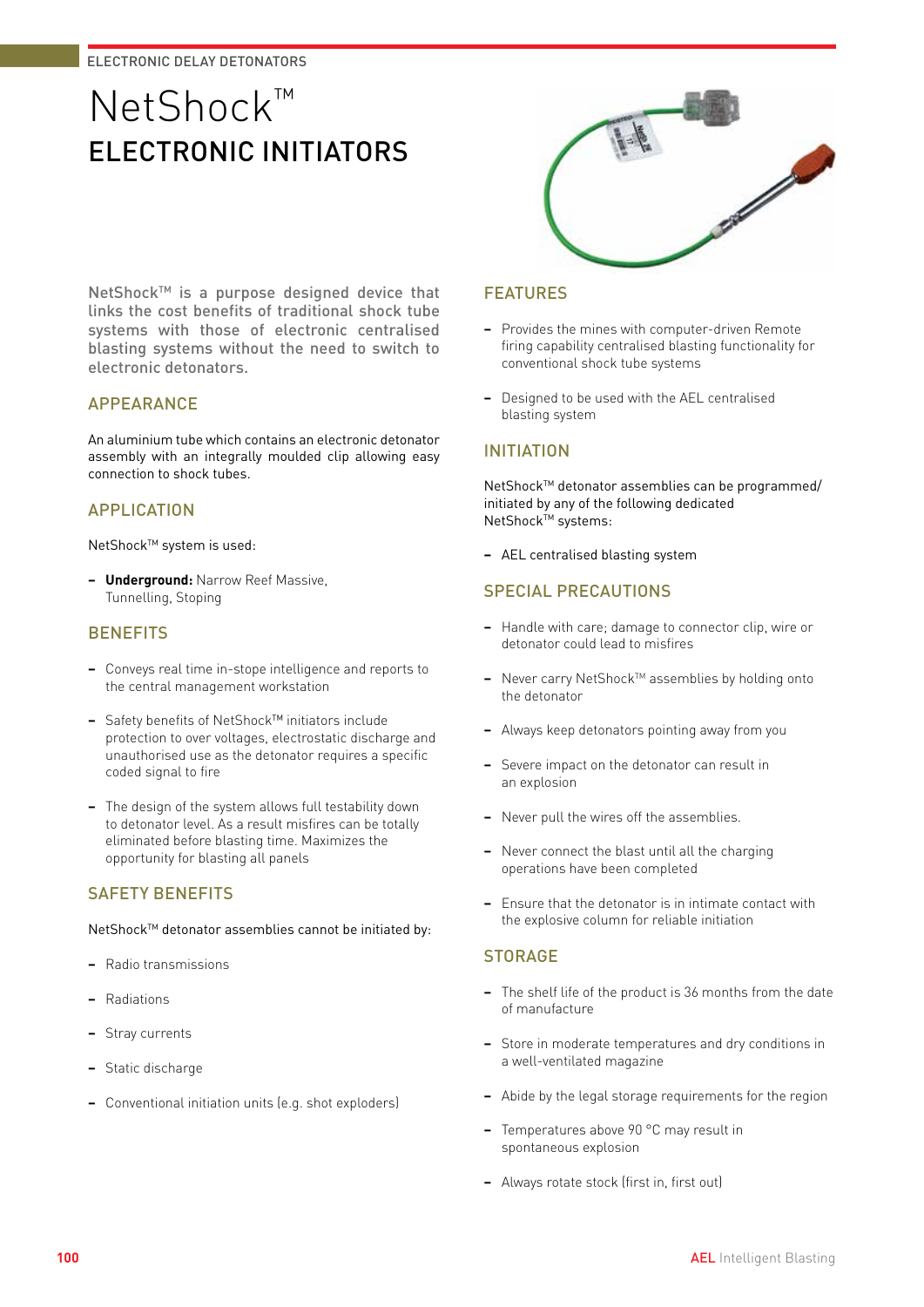## **PRODUCT SERIES**

| <b>NETSHOCK™ DETONATOR</b>                                                                  |                                                                                                                                                                                                                                                                          |
|---------------------------------------------------------------------------------------------|--------------------------------------------------------------------------------------------------------------------------------------------------------------------------------------------------------------------------------------------------------------------------|
| <b>Dynamic Shock Resistance</b>                                                             | N/A                                                                                                                                                                                                                                                                      |
| <b>ESD Resistance</b>                                                                       | >1 Joule Energy @ 30 KV                                                                                                                                                                                                                                                  |
| <b>RF Immunity</b>                                                                          | Passes CEN TS 13763-27                                                                                                                                                                                                                                                   |
| <b>Detonator Shell</b>                                                                      | Copper: 1: 93.75 mm-94.25 mm, OD: 7.49 mm-7.54 mm                                                                                                                                                                                                                        |
| <b>Applicable Standards</b>                                                                 | <b>SANS 1717-1:</b> The South African National Standard for: The design<br>approval of EDD initiation systems for use in mining and civil<br>blasting applications. CEN TS13763-27: European CEN-testing<br>specification for Explosives civil use-Detonators and relays |
| <b>Detonator Strength</b>                                                                   | 8                                                                                                                                                                                                                                                                        |
| <b>Base Charge</b>                                                                          | <b>PETN</b>                                                                                                                                                                                                                                                              |
| <b>Net Explosives Quantity (NEQ)</b>                                                        | 1g/detonator                                                                                                                                                                                                                                                             |
| <b>Timing</b>                                                                               | Not Programmable 0 ms                                                                                                                                                                                                                                                    |
| <b>Wire</b>                                                                                 | Rugged, green over extruded                                                                                                                                                                                                                                              |
| <b>Connector</b>                                                                            | Rugged, water resistant                                                                                                                                                                                                                                                  |
| <b>Elongation</b><br>(Tested @ 21 °C)                                                       | < 3 %                                                                                                                                                                                                                                                                    |
| <b>Tensile Strength</b><br>(Tested $@21°C$ )                                                | Not less than 500 N                                                                                                                                                                                                                                                      |
| <b>Abrasion Strength</b>                                                                    | Passes CEN TS 13763-27                                                                                                                                                                                                                                                   |
| <b>Detonator Shell Marking</b>                                                              | None-Orange Clip on end                                                                                                                                                                                                                                                  |
| <b>Detonator Temperature Limits</b><br>* Detonator is suitable for hot emulsion application | $-40$ °C to $+80$ °C                                                                                                                                                                                                                                                     |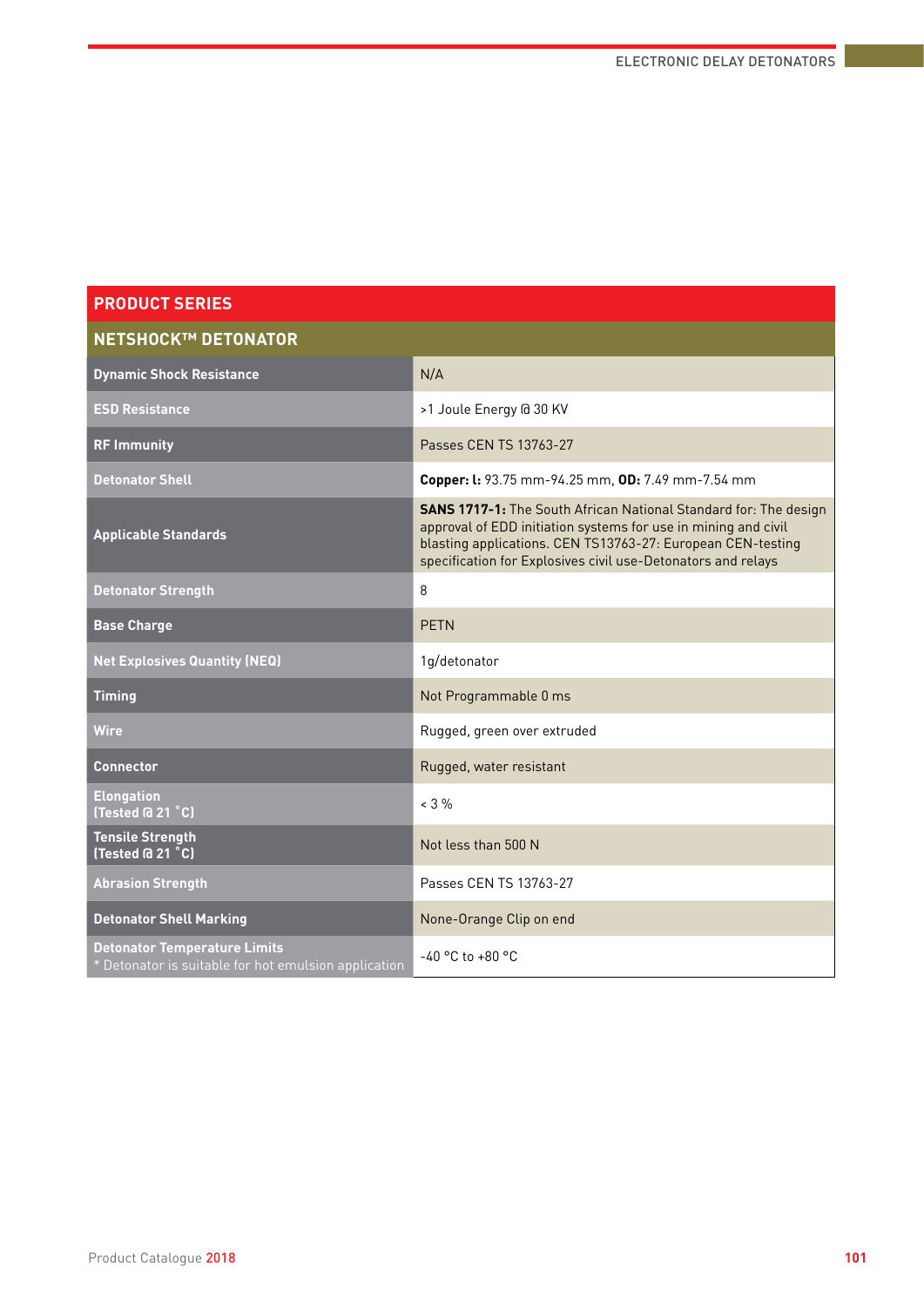## CE 4 Tagger ELECTRONIC EQUIPMENT

The CE4 Tagger is a replacement for the existing V8 electronic delay detonator tagging device.

It provides the user with several updated features and is housed in an improved robust casing that stands up well to the harsh user environment. The power management system has been improved giving extended battery life.

The upgraded LCD display is easier to read and can display more information at once. The touch pad has been upgraded from a flat pad to raised silicone buttons with backlighting, providing improved tactile feedback to the user when inputting information, especially when wearing gloves. A vibration user feedback has been added along with variable tone audio speakers which improve user error communications vastly. The IP rating has been improved to the point that it can be immersed under 1 m of water and remains fully functional afterwards.

GPS capability has been added as well as other features useful to blasting personnel. The CE4 Tagger is loaded with the appropriate software for the product being used so that the user interface between different products remains familiar.

## APPEARANCE

The CE4 Tagger is housed in a rugged yellow and black casing rubberised in certain areas to help absorb impact during handling. It contains a high detail LCD display screen and a rubberised and backlit raised silicone keypad. The unit weighs about 600 g.

#### **BENEFITS**

- **−** Unique electronic ID assists with control and tracking of units
- **−** Next generation of control equipment with enhanced features

## FEATURES

- **−** Vastly improved user interface
- **−** Scratch resistant screen
- **−** Toughened device for use in harsh environments
- **−** Ease of use

#### **APPLICATION**

- **−** All areas of electronic detonator use
- **−** Applicable to all AEL series of electronic detonators



## SAFETY BENEFITS

CE4 Tagger is:

- **−** Password protected
- **−** Used for on-bench operations such as:
	- assigning detonator locations
	- testing communication
	- leakage of detonator installation
	- verification of desired blast layout
- **−** Inherently safe and cannot initiate electronic detonators as:
	- maximum battery voltage is below minimum required blasting voltage
	- it is not able to issue the encrypted blasting command (i.e. ARM and FIRE commands)

## SPECIAL INSTRUCTIONS

- **−** CE4 Tagger should only be used by users who have completed both product specific training successfully and who comply with the applicable local regulatory requirements. The CE4 Taggers are suitable for use within the AEL series of electronic initiation systemsthe tagger is not compatible with any other system.
- **−** It is recommended that the CE4 Tagger be charged to 100 % before use, to allow for maximum operating time. However, should the Tagger be stored for an extended period of time, it is recommended that the Tagger be charged to approximately 50 %. Thereafter the unit should be charged at least every three months, to 50 %, to maintain the expected lifetime of the battery. Store the Tagger in a cool, dry place when not in use.
- **−** All equipment in the field must be returned to AEL or its repair centres for service in the following intervals:
	- Handheld equipment (Taggers, etc.): 18 months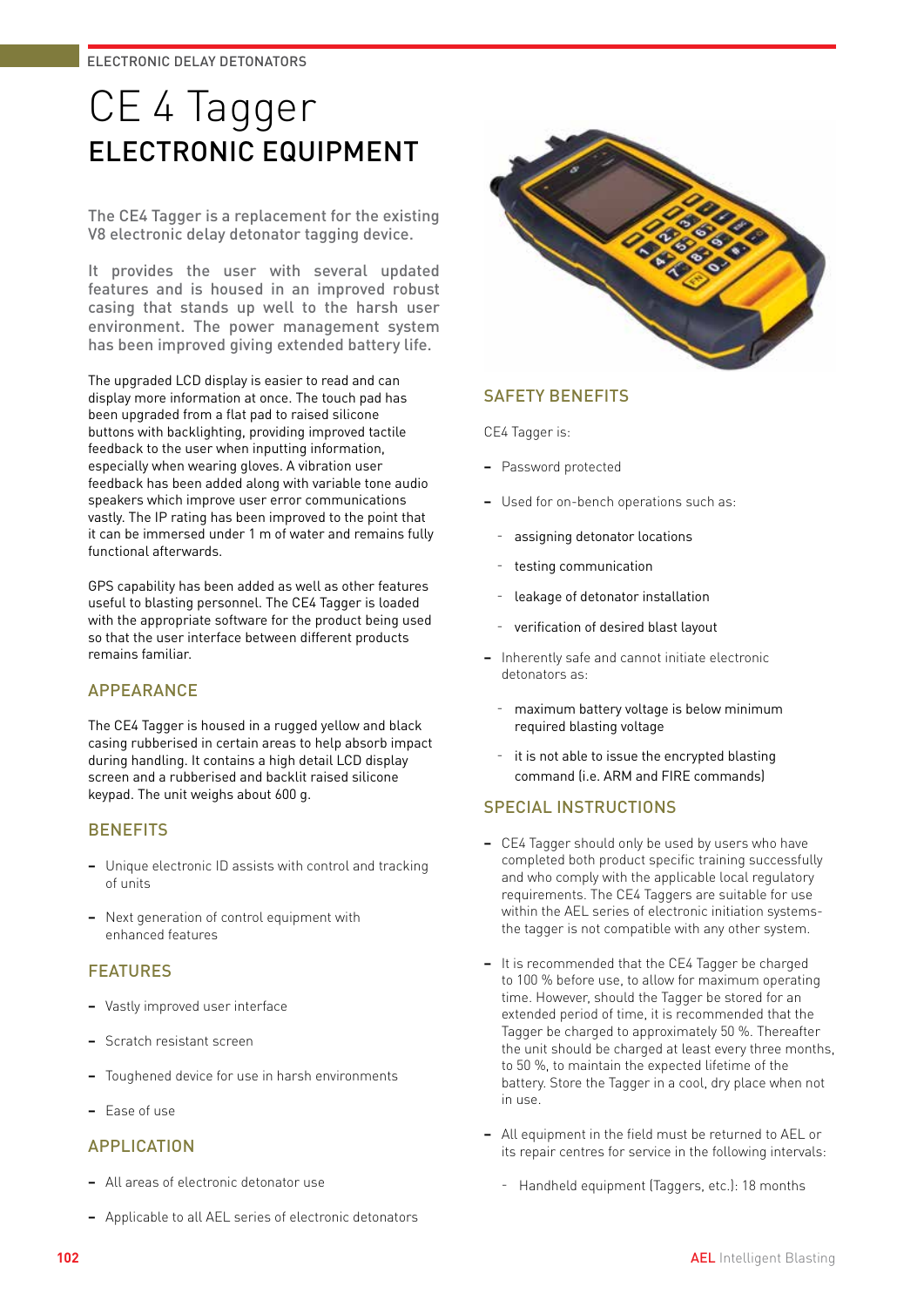| FRUDUCI JERIEJ                                                                |                                                                                                                                                                                                                                                                                                                                                                                                          |  |  |
|-------------------------------------------------------------------------------|----------------------------------------------------------------------------------------------------------------------------------------------------------------------------------------------------------------------------------------------------------------------------------------------------------------------------------------------------------------------------------------------------------|--|--|
| <b>CE4 TAGGER</b>                                                             |                                                                                                                                                                                                                                                                                                                                                                                                          |  |  |
| <b>Applicable Standards</b>                                                   | <b>SANS 1717-1:</b> The South African National Standard for: The design of<br>detonator initiation systems for use in mining and civil blasting applications<br>Part 1: Electronic initiation systems<br>CEN/TS13763-27: European CEN-technical specification for Explosives<br>for civil uses-Detonators and relays-Part 27: Definitions, methods and<br>requirements for electronic initiation systems |  |  |
| <b>Temperature Limits (Operational)</b><br>(Tagger LCD when exposed for 1 hr) | $-30$ °C to $+60$ °C                                                                                                                                                                                                                                                                                                                                                                                     |  |  |
| <b>Battery-Internal, not Field Replaceable</b>                                | 3.7 V Lithium Polymer                                                                                                                                                                                                                                                                                                                                                                                    |  |  |
| <b>Battery-External Battery Pack</b><br>(not incl.)                           | 6x1.5 V AA Alkaline or 6x1.2V Ni-MH/Ni-Cd                                                                                                                                                                                                                                                                                                                                                                |  |  |
| <b>Weight of Tagger with Head</b>                                             | Approximately 560 g                                                                                                                                                                                                                                                                                                                                                                                      |  |  |
| <b>Weight of External Battery Pack</b>                                        | Approximately 140 g                                                                                                                                                                                                                                                                                                                                                                                      |  |  |
| <b>Dimensions: Tagger with Head</b>                                           | <b>l:</b> 213mm <b>w:</b> 88mm <b>h:</b> 38mm                                                                                                                                                                                                                                                                                                                                                            |  |  |
| <b>Dimensions: External Battery Pack</b>                                      | <b>l</b> : 180mm <b>w</b> : 85mm <b>h</b> : 27mm                                                                                                                                                                                                                                                                                                                                                         |  |  |
| <b>Display (Active LCD area with backlight)</b>                               | 128 pixels x 128 pixels/44.78 mm x 44.78 mm                                                                                                                                                                                                                                                                                                                                                              |  |  |
| <b>Keypad</b>                                                                 | Backlit tactile silicone keypad with alphanumeric keys                                                                                                                                                                                                                                                                                                                                                   |  |  |
| <b>External Connections</b>                                                   | A series of connections exist for different applications purposes.<br>Replaceable Tagger to Detonator Connector head. USB Connector for data<br>extraction and charging.                                                                                                                                                                                                                                 |  |  |
| <b>Operating Time from a Fully</b><br><b>Charged Battery</b>                  | Approximately 10 hrs at 25 °C. Operating time is influenced by detonator<br>load, backlight setting and operating temperature. At temperatures below<br>-15 °C battery life may be reduced significantly.                                                                                                                                                                                                |  |  |
| <b>Software Upgrades</b>                                                      | Software upgrade is via USB connector on the Tagger and a flash drive                                                                                                                                                                                                                                                                                                                                    |  |  |
| <b>Water Resistance</b>                                                       | IP 57                                                                                                                                                                                                                                                                                                                                                                                                    |  |  |

## INCLUDED IN THE BOX

**PRODUCT SERIES**

- **−** CE4 Tagger with tagger head installed (Head will depend on software specified on order)
- **−** Application software installed (Specify type on order)
- **−** AC Charger, DC charger and various plug connectors
- **−** USB Type A to mini USB charger/data cable

## OPTIONAL ITEMS NOT SUPPLIED (ORDER SEPARATELY)

**−** Additional tagger heads

## OPTIONAL SOFTWARE AVAILABLE VIA DETNET PORTAL

- **−** Tagger firmware updates
- **−** Log Extractor Software
- **−** PC Application for screen captures
- **−** Tickets to reset forgotten passwords and selected factory settings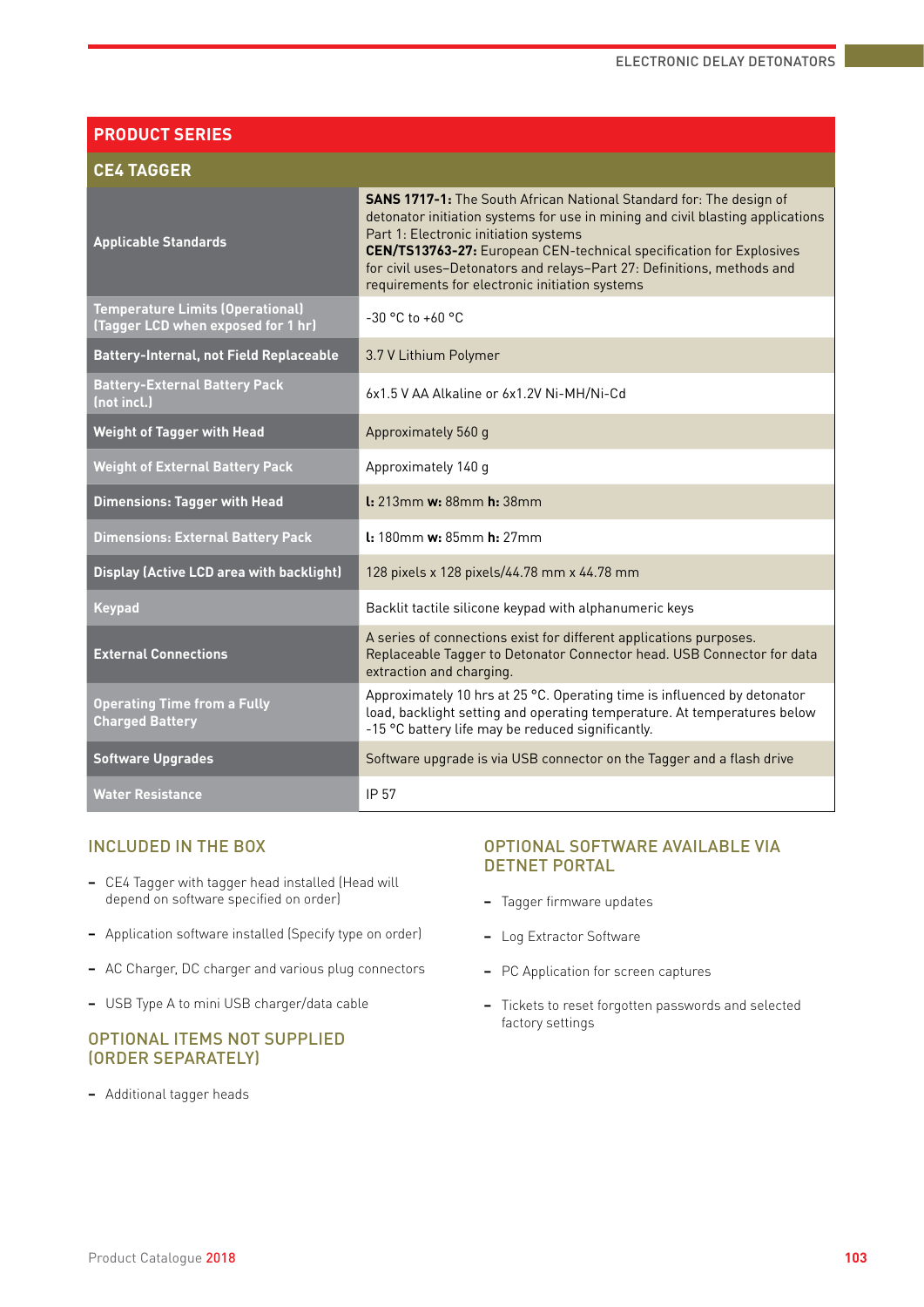## ViewShot™ ELECTRONIC DETONATOR BLAST TIMING SOFTWARE



ViewShot™ is a software package designed for interfacing blast designs with DigiShot® and DigiShot® Plus firing equipment. It provides the user with the ability to design complex and detailed blast designs and interrogate the timing design before the blast takes place.

When using ViewShot™ the blast timing does not have to be uploaded manually which saves time. The user can apply the timing design to the detonators right up to the point where it becomes necessary to blast. This means that last minute changes to the timing can be done without the need to re-visit the detonators deployed in the blast area.

The ViewShot™ blast design software package allows blasting plans to be designed and simulated on a computer that can be directly downloaded into the control equipment. This enables the user to save substantial time during the blasting process.

## **BENEFITS**

- **−** Allows fast and convenient upload of detonator timing to your pre-loaded blast
- **−** Allows viewing of the blast firing sequence on a PC and changing of blast timing to optimise blast outcomes

#### FEATURES

- **−** Provides the user with the ability to change detonator timing to the moment before the actual blast programming starts
- **−** Provides the ability to ensure single hole firing and minimise maximum instantaneous charge firing per blast

## MINING METHOD

**−** All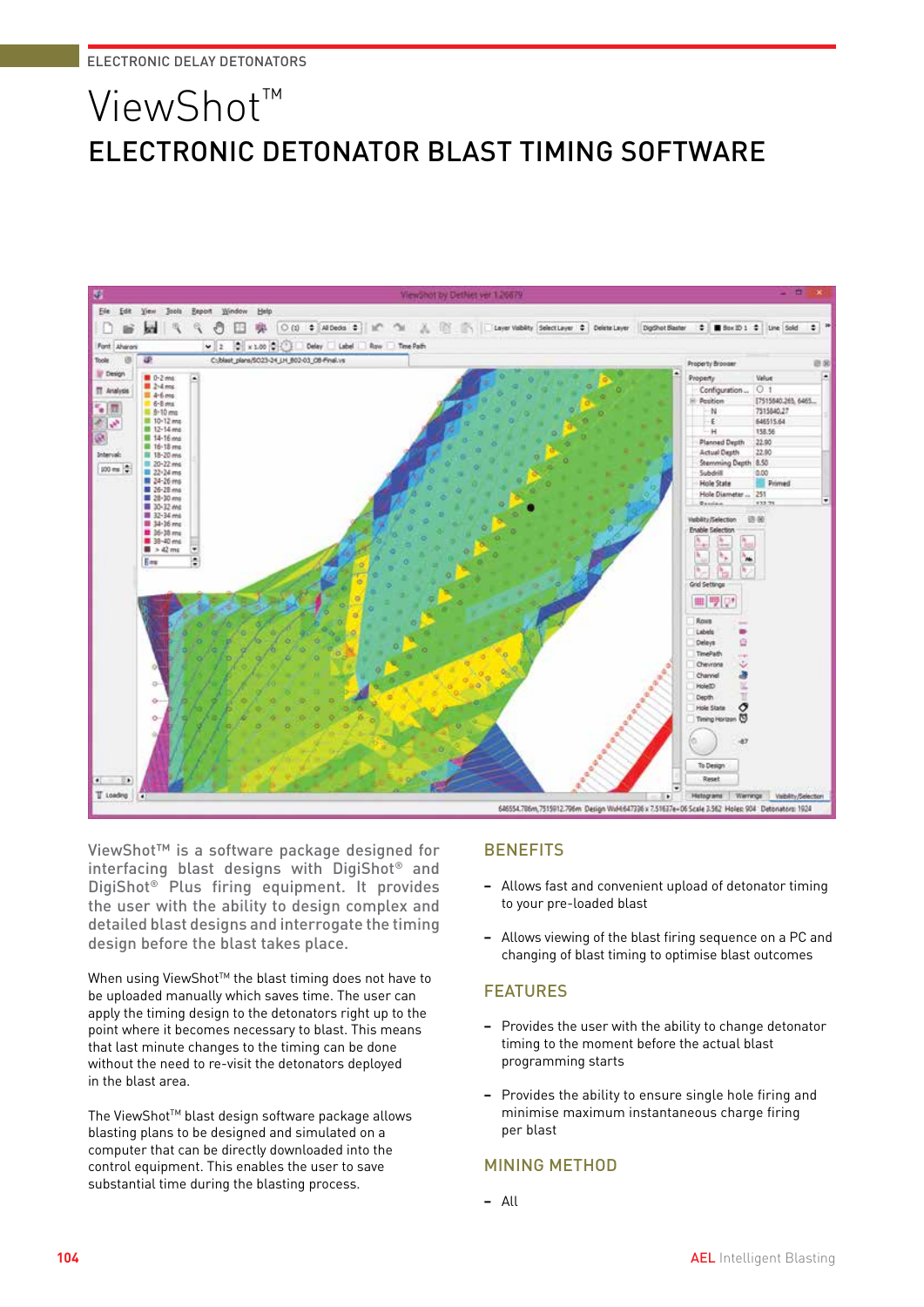## VIEWSHOT™ 3D ELECTRONIC DETONATOR BLAST TIMING SOFTWARE

The new ViewShot™ 3D blast software facilitates the planning, design and simulation of a blast through a flexible and feature-rich user interface. Efficient blasting practices is now further enhanced with ViewShot™ 3D's ability to optimise blast outcomes with advanced modelling and simulation features. ViewShot™ 3D seamlessly integrates with third party mine planning and reporting software. ViewShot™ 3D interfaces with DigiShot® and DigiShot® Plus and IntelliShot™.

#### APPEARANCE

- **−** All areas of electronic detonator use
- **−** Applicable to all AEL series of electronic detonators

## FEATURES

- **−** Visualization of the loading model
	- Positioning of decks and detonators in the hole
- **−** Calculate the Energy Map distribution
	- Horizontal Section
	- **Vertical Section**
- **−** Calculate and visualize the Peak Particle Velocity Map
- **−** Optimization of delays
	- Time of arrival at monitoring points
	- Signature hole analysis
- **−** Fragmentation prediction
- **−** Enhanced blast optimisation with an Energy Map
- **−** The software is now capable of 3D visualisation on:
	- Deck composition
	- **Delays**
	- Hole ID
	- **−** Animated simulation of blast timing



## **BENEFITS**

- **−** Allows fast and convenient upload of detonator timing to your pre-loaded blast
- **−** Allows viewing of the blast firing sequence on a PC and changing of blast timing to optimise blast outcomes
- **−** Blast optimization regarding delay, explosives charge, fragmentation and cost

#### VIEWSHOT™ 3D TOOLBOX AND ATTRIBUTES:

- **−** Design a blast using a template, actual survey data or a detonator list from a Tagger
- **−** It provides a flexible Hole Configuration tool that supports various combinations of decking and charging
- **−** ViewShot™ 3D provides the user with optimisation tools to control the number of holes firing at a certain delay to facilitate single-hole firing
- **−** The user may design delays for each deck separately by targeting specific decks in chevron patterns, in manual or semi-automated mode
- **−** The ViewShot™ 3D interface may be customised to fit the user layout requirements
- **−** Blast design parameters include hole diameters, explosives material, rock type and more
- **−** Formulate timing designs based on actual hole positions
- **−** Create hole-charge templates using a built-in explosives database which contains actual explosives data
- **−** Calculate costs based on blast parameters and the built-in explosives database
- **−** Multiple deck capability for designing specialised blasts e.g. through-seam blasting
- **−** Detailed reporting including charge sheets and blast records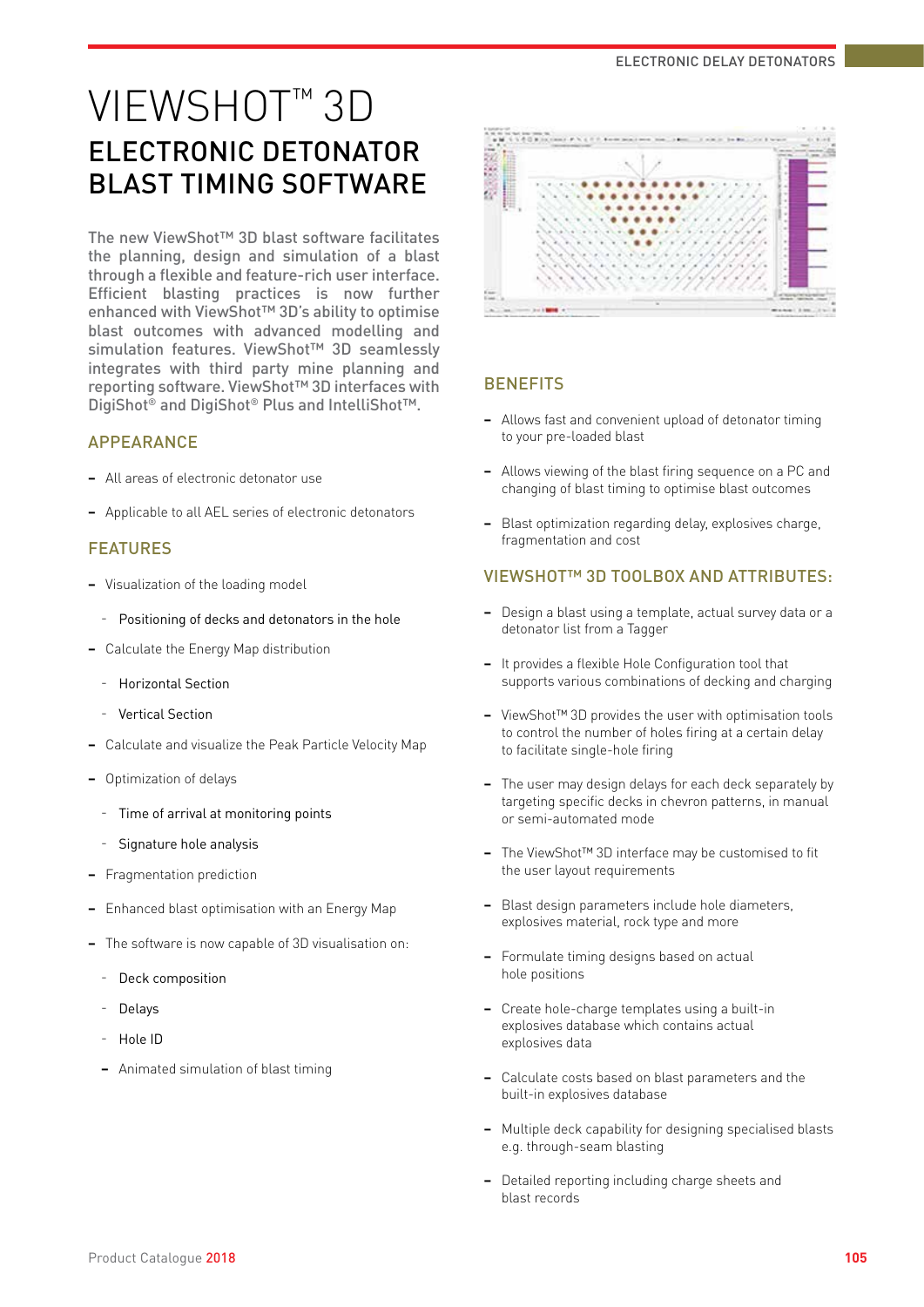# BlastWeb™

The BlastWeb™ electronic initiation system is designed for underground environments where there is a requirement for ease-of use, limited user interaction and centralised blasting. The BlastWeb™ electronic initiation system can initiate specific AEL electronic detonators. The main requirement is filled by NetShock™ which is used to initiate underground shock tube rounds.

The system is deployed internationally with a solid performance track record.

The BlastWeb™ system can be used as a single stand-alone system (fixed or portable) or as part of a centralised blasting network in where several BCU's are connected to a Surface Blast Controller via a mine wide communication backbone.

## **APPLICATION**

BlastWeb® system is used:

**− Underground:** Centralised Blasting

## FEATURES

The BlastWeb™ system consists of the Blast Control Unit (BCUs) and a Surface blast control PC. The BCU is installed in a suitable place underground which communicates through a copper or fibre network to a Surface blast control PC found in the control room.

- **−** Provides pre- and post-blast diagnostics
- **−** Includes an on-board diagnostic system for safe testing
- **−** Timing offset between sections can be introduced for mining areas that require reduced seismicity
- **−** The use of high security blast keys and passwords ensure that total blast safety is always under the control of the responsible person
- **−** Boasts a unique and robust design that can handle the harshest mining conditions
- **−** The Blast Control Unit (BCU) provides the required blast voltage and encoded signal necessary to initiate the blast



- **−** The BCU can be powered from 110, 220, or 525 V and incorporates a battery back-up system in case of power failures
- **−** The BCU can link via a Copper or Ethernet backbone to other BCUs and a Surface Blast Controller to form an integrated communication system which enables users to have access to real time information on all events occurring and to blast the entire installation from a central point

#### **BENEFITS**

- **−** Pre-blast diagnosis and communication of potential safety hazards and production problems
- **−** The scale, location and extent of the planned blasts are known before panels are centrally initiated from the surface
- **−** The lost blast rate is significantly reduced using this system thereby minimising production losses

## SAFETY BENEFITS

The BlastWeb® system:

- **−** Computer on surface (Surface Blast Controller) that continuously communicates with BCU's at the underground work place and provides real time information on all connected components
- **−** BlastWeb Software is secure and encrypted used for Centralised Blasting
- By removing the SmartKeys at any stage of the operation will abort the blast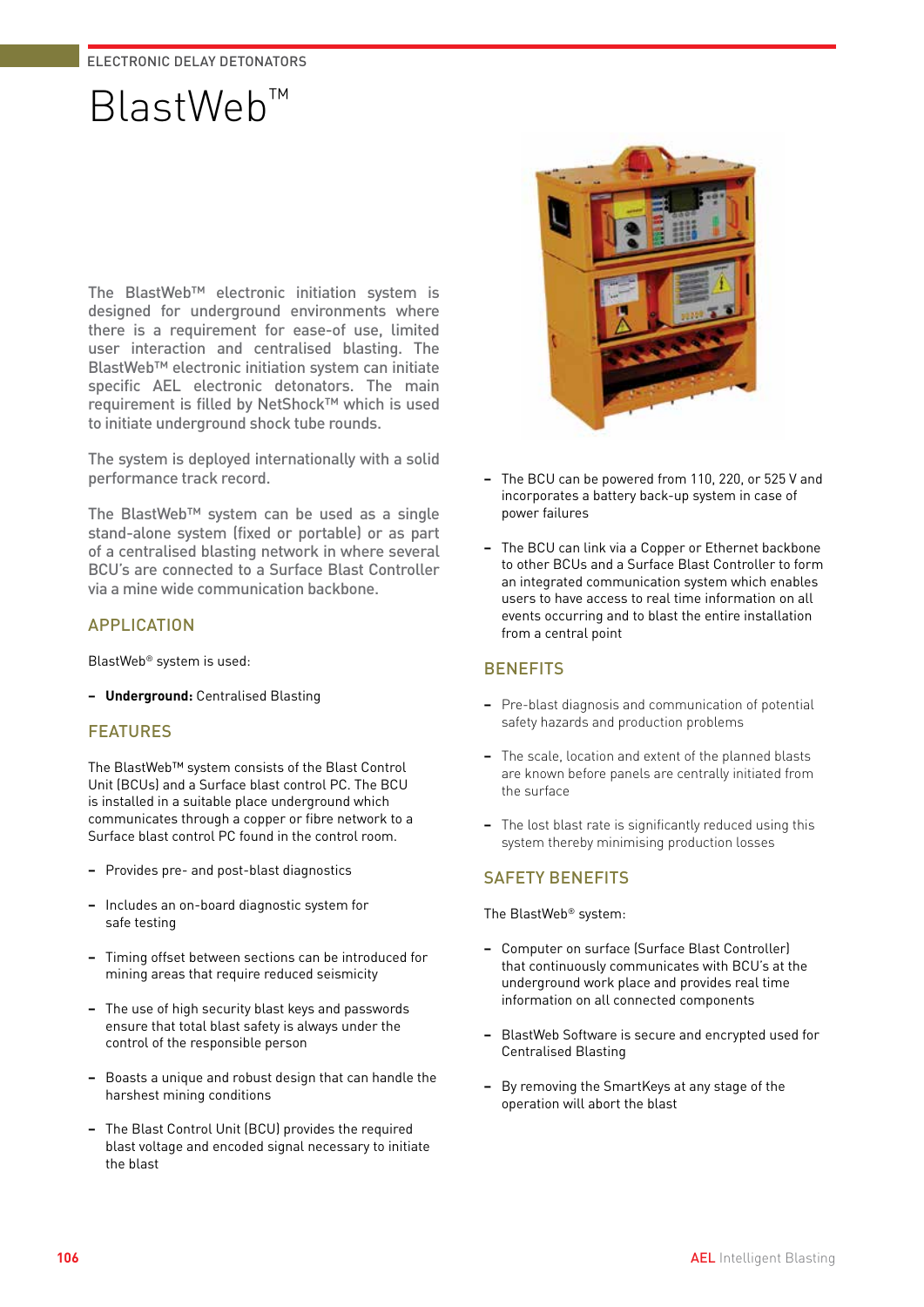## SPECIAL INSTRUCTIONS

- **−** BlastWeb® should only be used by users who have completed both product specific training successfully and who comply with the applicable local regulatory requirements
- **−** BlastWeb® control equipment and detonators are ONLY suitable for use within other DigiShot® components as a system-no other equipment should be connected to BlastWeb® detonators and no BlastWeb® equipment should be connected to a non-BlastWeb® detonator of any type

**PRODUCT SERIES**

**−** BlastWeb® control equipment batteries should be kept in a charged state. If the equipment is to be stored for long periods the batteries may need to be removed or replaced

**−** All equipment in the field must be returned to AEL or its repair centres for service in the following intervals:

**Handheld equipment (Taggers, etc.):** 18 months **Other equipment (excl. accessories):** 24 months

| <b>BLASTWEB BLAST CONTROL UNIT (BCU)</b>          |                                                                                                                                                                                                                                                                                                                                                                                                          |  |
|---------------------------------------------------|----------------------------------------------------------------------------------------------------------------------------------------------------------------------------------------------------------------------------------------------------------------------------------------------------------------------------------------------------------------------------------------------------------|--|
| <b>Applicable Standards</b>                       | <b>SANS 1717-1:</b> The South African National Standard for: The design of<br>detonator initiation systems for use in mining and civil blasting applications<br>Part 1: Electronic initiation systems<br>CEN/TS13763-27: European CEN-technical specification for Explosives<br>for civil uses-Detonators and relays-Part 27: Definitions, methods and<br>requirements for electronic initiation systems |  |
| <b>Temperature Limits (Operational)</b>           | $-20$ °C to $+70$ °C                                                                                                                                                                                                                                                                                                                                                                                     |  |
| <b>Power Supply</b>                               | 110 V; 220 V; 525 V                                                                                                                                                                                                                                                                                                                                                                                      |  |
| Battery-Internal, not<br><b>Field Replaceable</b> | User replaceable, rechargeable 12 V, 7.2 Ah lead acid battery                                                                                                                                                                                                                                                                                                                                            |  |
| <b>Display (Active LCD area with backlight)</b>   | 77.5 mmx59.0 mm                                                                                                                                                                                                                                                                                                                                                                                          |  |
| <b>Keypad</b>                                     | Tactile touch pad with numeric soft-keys                                                                                                                                                                                                                                                                                                                                                                 |  |
| Weight                                            | Approximately 50 kg                                                                                                                                                                                                                                                                                                                                                                                      |  |
| <b>Dimensions</b>                                 | <b>l:</b> 539-541 mm; <b>w:</b> 480-482 mm; <b>h:</b> 731-733 mm                                                                                                                                                                                                                                                                                                                                         |  |
| <b>External Connections</b>                       | 6 set of terminals to connect to 2 wire detonator harnesses;<br>SmartKey connector; USB, (RS-232 and RS-485 for expansion-rear of unit)                                                                                                                                                                                                                                                                  |  |
| <b>Water Resistance</b>                           | Splashproof-IP 54                                                                                                                                                                                                                                                                                                                                                                                        |  |

## **COMMUNICATION NETWORK**

1.8mm<sup>2</sup> x2 Core individually screened armoured cable or Ethernet fibre backbone used between Surface Controller and BCU.

**BlastWeb™ Leased Line Modem (LLM)**

The USB Leased-line Modem is situated between the Blast Controller and the twisted pair cables going down the shaft and driven from the Blast Controller USB port. It is used to establish data communications between a blast controller, BCU and the underground components.

| <b>Temperature Limits</b>  | $-20$ °C to $+70$ °C                                                                                                                                              |
|----------------------------|-------------------------------------------------------------------------------------------------------------------------------------------------------------------|
| Keypad                     | 634 g                                                                                                                                                             |
| Weight                     | Approximately 50 kg                                                                                                                                               |
| <b>Dimensions</b>          | <b>± l:</b> 164 mm <b>w:</b> 105 mm; <b>h:</b> 44 mm                                                                                                              |
| <b>External Connectors</b> | USB port for power supply and data communication to and from PC.<br>2 screw terminals to connect to communication network BCU.<br>1 screw terminal to earth unit. |
| <b>Water Resistance</b>    | Splash proof-IP54                                                                                                                                                 |